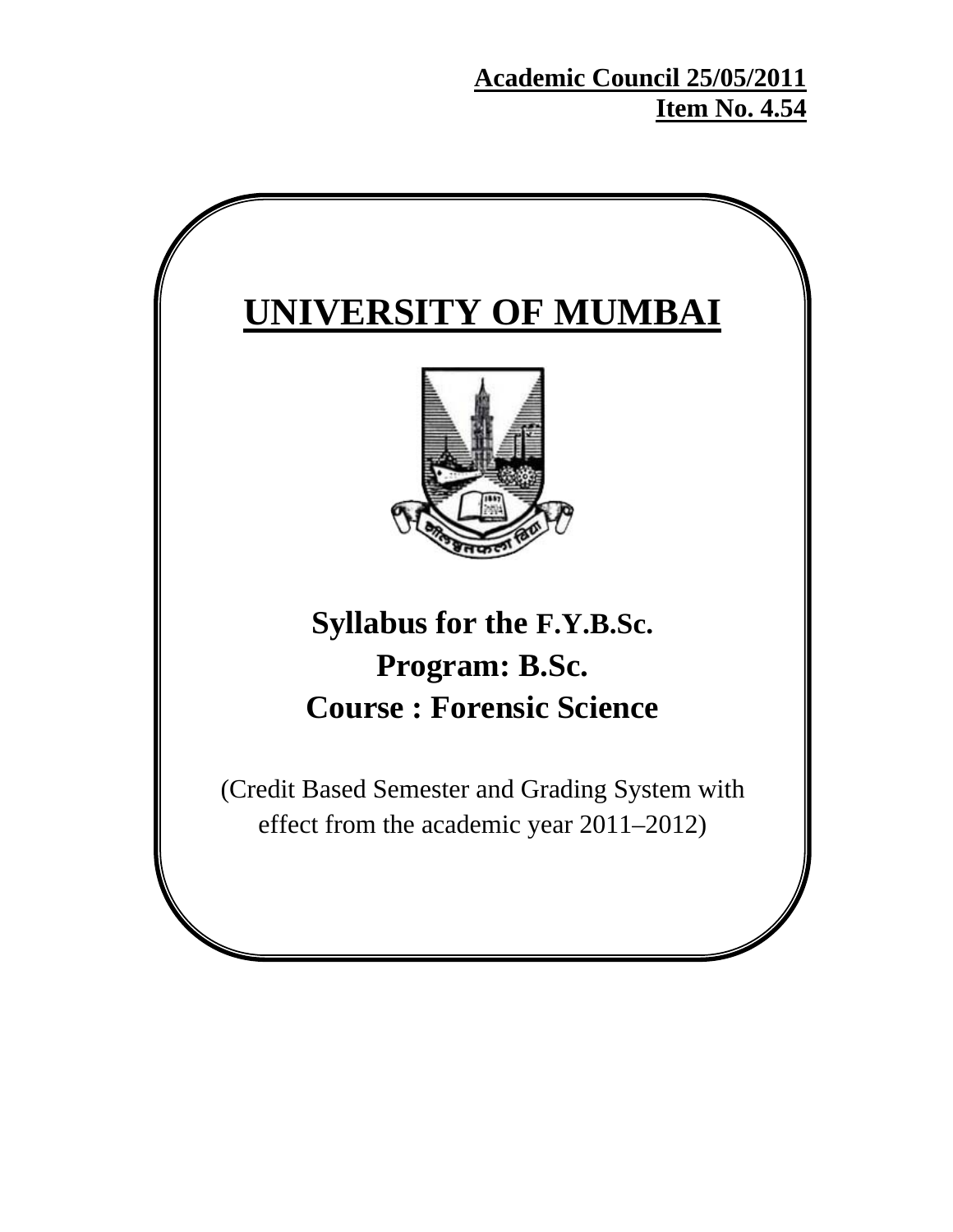### **Preamble**

### **B.Sc. (Forensic Science)**

### **Existing Ordinances and Regulations will continue to remain the same as follows.**

**O-5892:- Title of the Programme:-** B.Sc. Forensic Science **O 5893:- Eligibility:** -  $12^{th}$  Science Pass

### **R 8191:- Duration:-**

The duration of the programme shall be three years (Six Semesters). However, if a learner doesn't earn 120 credits in a period of three years, degree will be awarded only when he/she earns 120 credits in a maximum period of six years from the year of admission to Semester I.

**R 8193:- Intake Capacity:** 50 (Reservation as per State Government Rule)

**R 8194:- Teacher Qualifications:-** As per the U.G.C./State Government Norms and Experts from the Forensic Science Field and Related Industry with minimum 3 years of experience.

| Year | <b>SEM</b>   | Forensic<br>Science | Forensic<br>Chemistry | Forensic<br>Physics | Foren<br>sic<br><b>Biolo</b><br>gу | Forensic<br>Psycholog    | Digital and<br>Cyber<br>Forensics | Foundat<br>ion<br>Course | Forensic<br>Science &<br>Forensic<br>Chemistry<br>(G1) | Forensic<br>Physics &<br>Forensic<br>Biology<br>(G2) | Forensic<br>Psycholog<br>y & Digital<br>& Cyber<br>Forensics<br>(G3) | <b>TOTAL</b> |
|------|--------------|---------------------|-----------------------|---------------------|------------------------------------|--------------------------|-----------------------------------|--------------------------|--------------------------------------------------------|------------------------------------------------------|----------------------------------------------------------------------|--------------|
|      |              |                     |                       |                     |                                    | $\overline{\mathcal{L}}$ |                                   | ∩                        | n                                                      | ◠                                                    |                                                                      | 20           |
|      | $\mathbf{I}$ |                     |                       |                     |                                    |                          |                                   |                          | 3                                                      |                                                      |                                                                      | 20           |

**B.Sc. Forensic Science Semester Pattern 2011-2012**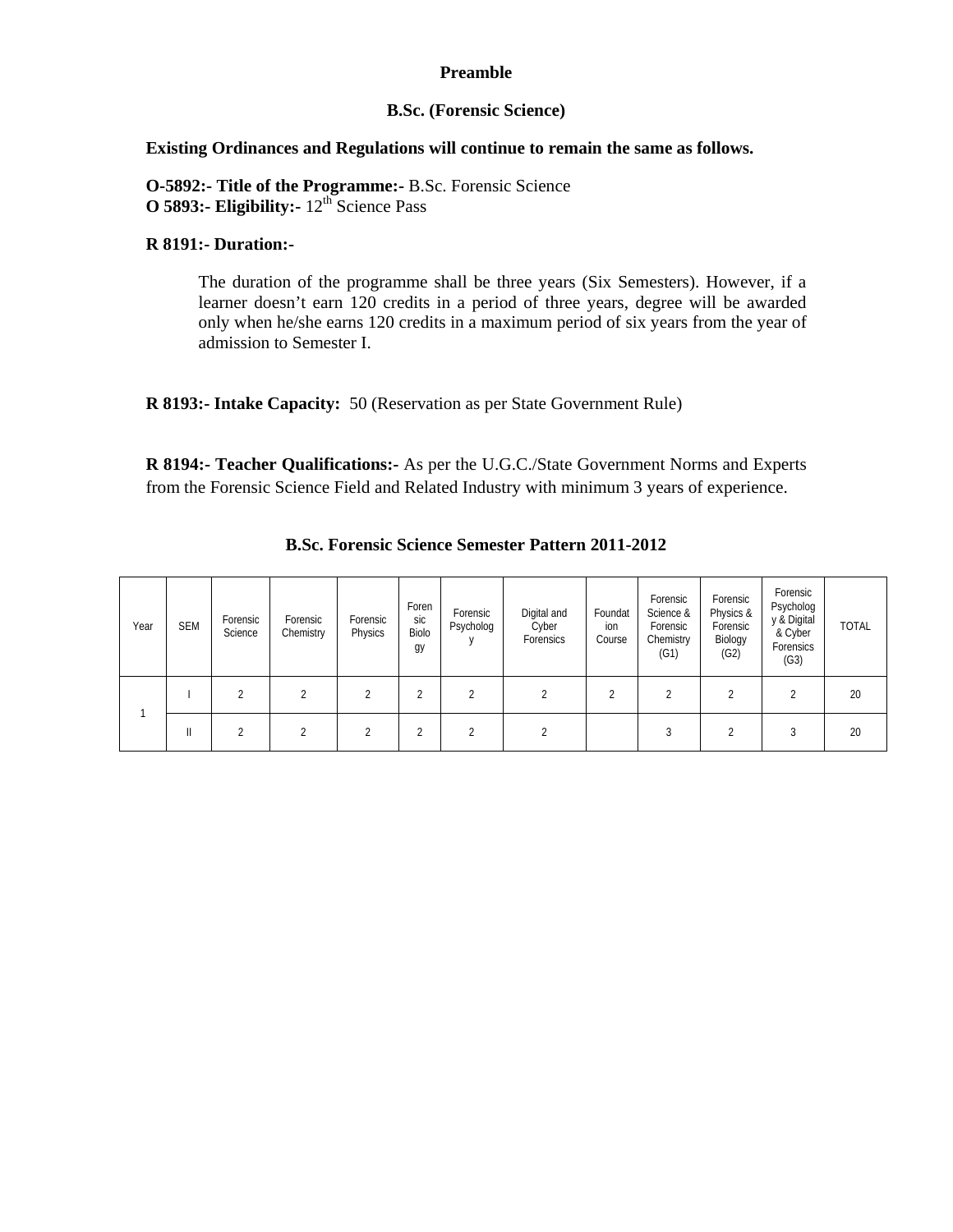|                 | <b>B. Sc. Forensic Science</b>                |                          |                                                                      |                        |      |                          |      |                         |      |                   |      |                |                |                      |
|-----------------|-----------------------------------------------|--------------------------|----------------------------------------------------------------------|------------------------|------|--------------------------|------|-------------------------|------|-------------------|------|----------------|----------------|----------------------|
| <b>CLASS</b>    |                                               |                          | <b>Class Room Instruction Face to Face</b><br>$50$ Hrs. $= 1$ Credit |                        |      |                          |      |                         |      |                   |      |                |                |                      |
| F.Y.<br>Sem I   | <b>TITLE</b>                                  | Per Week                 |                                                                      | 15<br>week(per<br>sem) |      | <b>Per Sem</b><br>(Hrs.) |      | <b>Notional</b><br>Hrs. |      | <b>Total Hrs.</b> |      | <b>Credits</b> |                | <b>Total Credits</b> |
|                 |                                               | L(50 min)                | P(50min)                                                             | Lect.                  | Pra. | Lect.                    | Pra. | Lect.                   | Pra. | Lect.             | Pra. | Lect.          | Pra.           |                      |
| <b>USFS 101</b> | <b>Basics of Forensic</b><br>Science          | $\overline{4}$           |                                                                      | 60                     |      | 50                       |      | 50                      |      | 100               |      | 2              |                | $\overline{2}$       |
| <b>USFS 102</b> | <b>Basics of Forensic</b><br>Chemistry        | $\overline{4}$           |                                                                      | 60                     |      | 50                       |      | 50                      |      | 100               |      | $\overline{2}$ |                | $\overline{2}$       |
| <b>USFS 103</b> | <b>Basics of Forensic</b><br>Physics          | $\overline{\mathcal{A}}$ |                                                                      | 60                     |      | 50                       |      | 50                      |      | 100               |      | $\overline{2}$ |                | $\overline{2}$       |
| <b>USFS 104</b> | <b>Basics of Forensic</b><br>Biology          | 4                        |                                                                      | 60                     |      | 50                       |      | 50                      |      | 100               |      | $\overline{2}$ |                | $\overline{2}$       |
| <b>USFS 105</b> | <b>Basics of Forensic</b><br>Psychology       | $\overline{4}$           |                                                                      | 60                     |      | 50                       |      | 50                      |      | 100               |      | $\overline{2}$ |                | $\overline{2}$       |
| <b>USFS 106</b> | Basics of Digital &<br><b>Cyber Forensics</b> | $\overline{\mathcal{A}}$ |                                                                      | 60                     |      | 50                       |      | 50                      |      | 100               |      | $\overline{2}$ |                | $\overline{2}$       |
| <b>USFS107</b>  | <b>Foundation Course</b>                      | $\overline{4}$           |                                                                      | 60                     |      | 50                       |      | 50                      |      | 100               |      | $\overline{2}$ |                | $\overline{2}$       |
| <b>USFS 1P1</b> | Forensic Science &                            |                          | 3                                                                    |                        | 45   |                          | 38   |                         | 12   |                   | 100  |                | $\overline{2}$ | $\overline{2}$       |
|                 | <b>Forensic Chemistry</b>                     |                          | 3                                                                    |                        | 45   |                          | 38   |                         | 12   |                   |      |                |                |                      |
| <b>USFS 1P2</b> | Forensic Physics &                            |                          | 3                                                                    |                        | 45   |                          | 38   |                         | 12   |                   | 100  |                | $\overline{2}$ | $\overline{2}$       |
|                 | <b>Forensic Biology</b>                       |                          | $\overline{3}$                                                       |                        | 45   |                          | 38   |                         | 12   |                   |      |                |                |                      |
|                 | Forensic                                      |                          | 3                                                                    |                        | 45   |                          | 38   |                         | 12   |                   |      |                |                |                      |
| <b>USFS 1P3</b> | Psychology &<br>Digital & Cyber<br>Forensics  |                          | 3                                                                    |                        | 45   |                          | 38   |                         | 12   |                   | 100  |                | $\overline{2}$ | $\overline{2}$       |
| <b>Total</b>    |                                               | 28                       | 18                                                                   | 420                    | 270  | 350                      | 228  | 350                     | 72   | 700               | 300  | 14             | 6              | 20                   |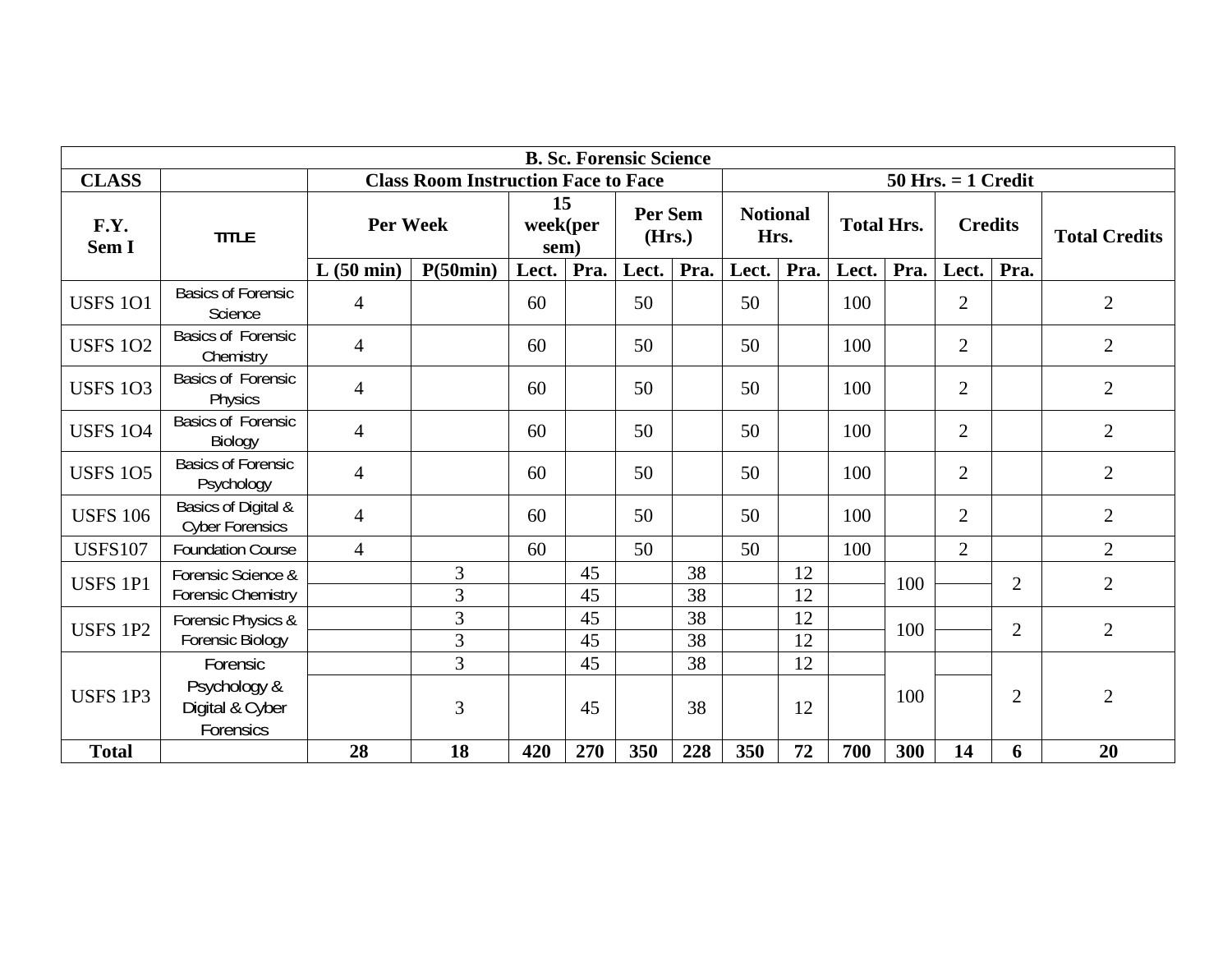| <b>CLASS</b>    |                                               |           | <b>Class Room Instruction Face to Face</b> |                     |      |                   |      | 50 Hrs. $=$ 1 Credit |                 |                   |      |                |                |                      |
|-----------------|-----------------------------------------------|-----------|--------------------------------------------|---------------------|------|-------------------|------|----------------------|-----------------|-------------------|------|----------------|----------------|----------------------|
| F.Y.<br>II Sem  | <b>TITLE</b>                                  | Per Week  |                                            | 15 week(per<br>sem) |      | Per Sem<br>(Hrs.) |      | Notional Hrs.        |                 | <b>Total Hrs.</b> |      | <b>Credits</b> |                | <b>Total Credits</b> |
|                 |                                               | L(50 min) | P(50min)                                   | Lect.               | Pra. | Lect.             | Pra. | Lect.                | Pra.            | Lect.             | Pra. | Lect.          | Pra.           |                      |
| <b>USFS201</b>  | <b>Basics of Forensic</b><br>Science          | 4         |                                            | 60                  |      | 50                |      | 50                   |                 | 100               |      | $\overline{2}$ |                | $\overline{2}$       |
| <b>USFS202</b>  | <b>Basics of Forensic</b><br>Chemistry        | 4         |                                            | 60                  |      | 50                |      | 50                   |                 | 100               |      | $\overline{2}$ |                | $\overline{2}$       |
| <b>USFS203</b>  | <b>Basics of Forensic</b><br>Physics          | 4         |                                            | 60                  |      | 50                |      | 50                   |                 | 100               |      | $\overline{2}$ |                | $\overline{2}$       |
| USFS204         | <b>Basics of Forensic</b><br>Biology          | 4         |                                            | 60                  |      | 50                |      | 50                   |                 | 100               |      | $\overline{2}$ |                | $\overline{2}$       |
| <b>USFS205</b>  | <b>Basic Forensic</b><br>Psychology           | 4         |                                            | 60                  |      | 50                |      | 50                   |                 | 100               |      | $\overline{2}$ |                | $\overline{2}$       |
| <b>USFS206</b>  | Basics of Digital &<br><b>Cyber Forensics</b> | 4         |                                            | 60                  |      | 50                |      | 50                   |                 | 100               |      | $\overline{2}$ |                | $\overline{2}$       |
| <b>USFS</b>     | Forensic Science &                            |           | 3                                          |                     | 45   |                   | 38   |                      | 37              |                   |      |                | 3              | 3                    |
| 2P1             | <b>Forensic Chemistry</b>                     |           | 3                                          |                     | 45   |                   | 38   |                      | $\overline{37}$ |                   | 150  |                |                |                      |
| <b>USFS</b>     | Forensic Physics &                            |           | 3                                          |                     | 45   |                   | 38   |                      | 12              |                   | 100  |                | $\overline{2}$ | $\overline{2}$       |
| 2P2             | Forensic Biology                              |           | $\mathfrak{Z}$                             |                     | 45   |                   | 38   |                      | 12              |                   |      |                |                |                      |
|                 | Forensic                                      |           | 3                                          |                     | 45   |                   | 38   |                      | 37              |                   |      |                |                |                      |
| <b>USFS</b>     | Psychology &                                  |           |                                            |                     |      |                   |      |                      |                 |                   | 150  |                | 3              | $\mathfrak{Z}$       |
| 2P <sub>3</sub> | Digital & Cyber<br>Forensics                  |           | 3                                          |                     | 45   |                   | 38   |                      | 37              |                   |      |                |                |                      |
| Total           |                                               | 28        | 18                                         | 420                 | 270  | 350               | 228  | 300                  | 172             | 600               | 400  | 12             | 8              | 20                   |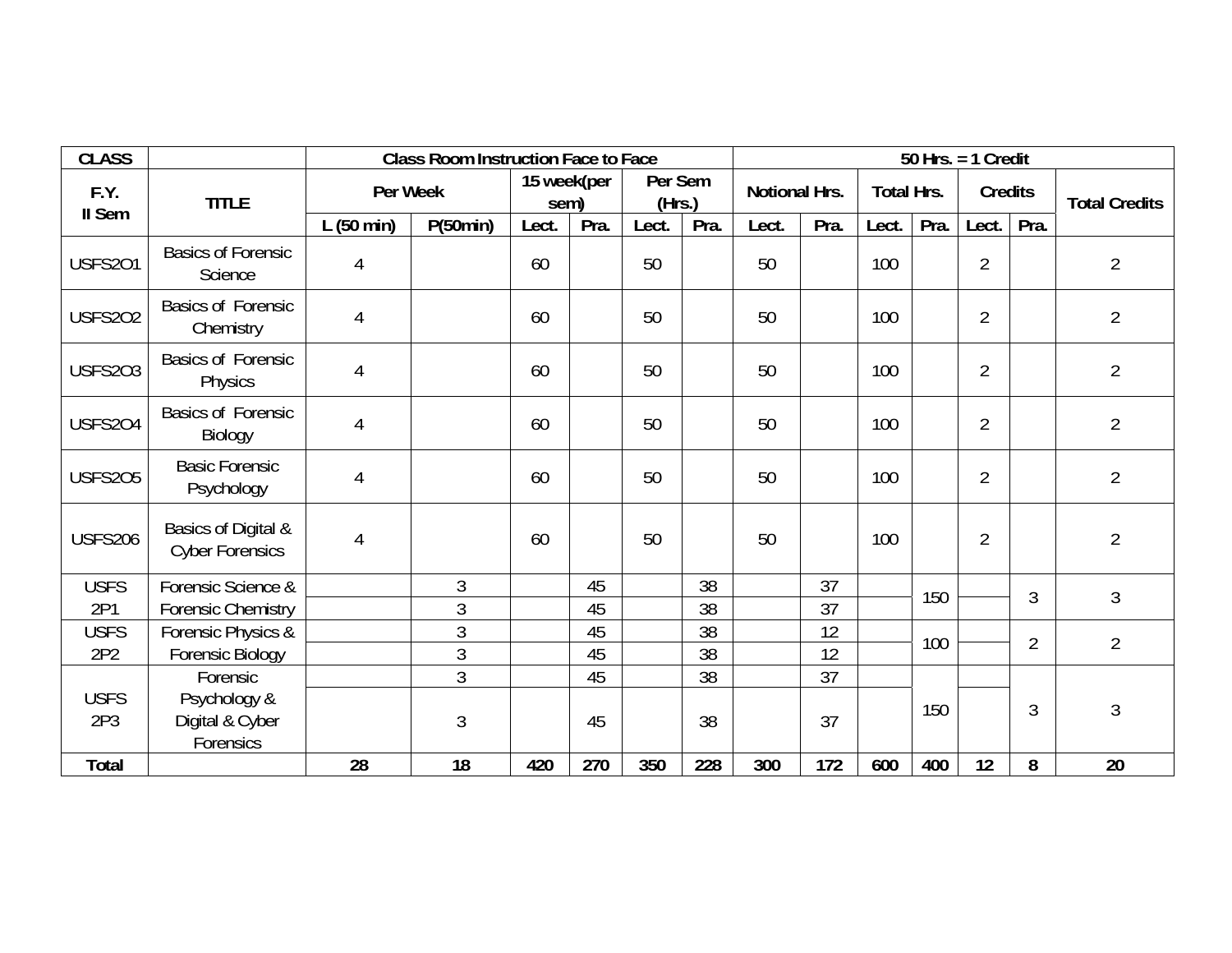# **B. Sc. FORENSIC SCIENCE**

# **Semester I - Theory**

## **USFS 101: Basics of Forensic Science**

| <b>Total Marks</b> | Lecture Per Week | Credit |
|--------------------|------------------|--------|
| 90 <sup>°</sup>    |                  |        |

| <b>Units with Description</b>                                                                                                                                                                                                                                                                                                                                                                                | <b>Total Lectures</b> |
|--------------------------------------------------------------------------------------------------------------------------------------------------------------------------------------------------------------------------------------------------------------------------------------------------------------------------------------------------------------------------------------------------------------|-----------------------|
| SEMISTER-1                                                                                                                                                                                                                                                                                                                                                                                                   |                       |
| <b>UNIT: I - CRIME SCENARIO IN INDIA</b>                                                                                                                                                                                                                                                                                                                                                                     |                       |
| Introduction to crime and history<br>Sociological aspects of crime and criminals in society<br>Types of crime and its causes – property crimes, public order crimes, violent crimes,<br>٠<br>cyber crimes, juvenile delinquency<br>Society-Criminal interaction and various types of crimes in India<br>Criminal behavior - Theories and literature studies, criminal inheritance and factors<br>responsible | 15 Lectures           |
|                                                                                                                                                                                                                                                                                                                                                                                                              |                       |
| <b>UNIT: II - CRIMINOLOGY &amp; LAW</b>                                                                                                                                                                                                                                                                                                                                                                      |                       |
| Procedures involved in detection of crime – latest evidence based research in<br>detection and prevention of crime<br>Administrative steps towards crime prevention<br>Different agencies involved in crime detection and prevention<br>Indian Police System - State & Central level, The Police Act of 1861, Medico-legal<br>٠<br>experts, Judiciary system                                                 | 15 Lectures           |
|                                                                                                                                                                                                                                                                                                                                                                                                              |                       |
|                                                                                                                                                                                                                                                                                                                                                                                                              |                       |
| UNIT: III - DEVELOPMENTAL GROWTH OF FORENSIC SCIENCE<br>Introduction to Forensic science – nature, need and function<br>٠<br>Laws and Principles, basics of Forensic Science<br>Historical development and scope of Forensic Science in India                                                                                                                                                                | 15 Lectures           |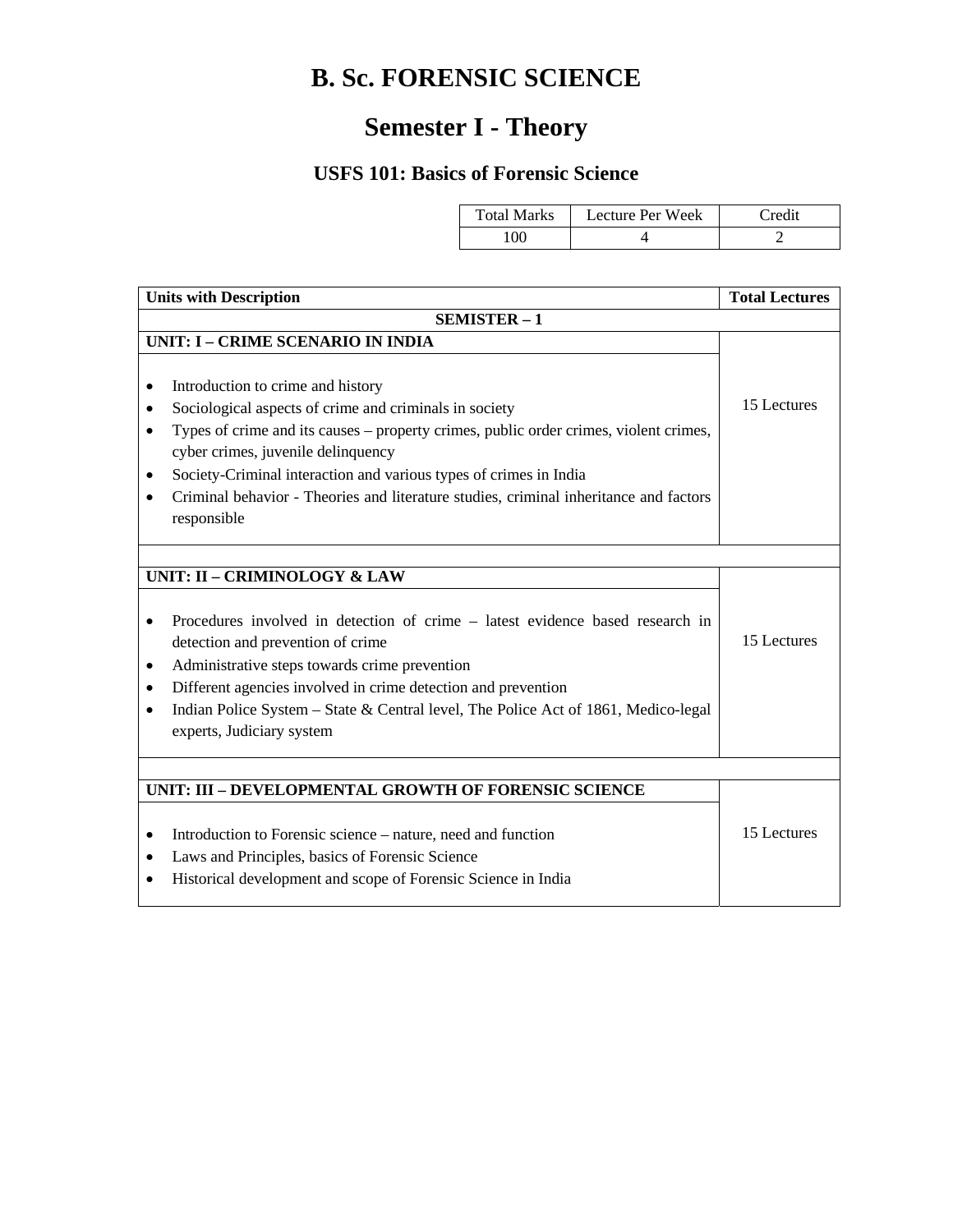# **USFS 102: Basics of Forensic Chemistry**

| <b>Total Marks</b> | Lecture Per Week | Credit |
|--------------------|------------------|--------|
| 90                 |                  |        |

| <b>Units with Description</b>                                                                                                                                                                                                                                                                                                                                                                                                                                                                                           | <b>Total Lectures</b> |
|-------------------------------------------------------------------------------------------------------------------------------------------------------------------------------------------------------------------------------------------------------------------------------------------------------------------------------------------------------------------------------------------------------------------------------------------------------------------------------------------------------------------------|-----------------------|
| <b>SEMISTER - 1</b>                                                                                                                                                                                                                                                                                                                                                                                                                                                                                                     |                       |
| UNIT: I - LIQUID STATE AND SOLUTIONS<br>Liquid state: Free volume of liquid and density measurement, physical<br>properties of liquid, vapor pressure, surface tension, surfactants, viscosity,<br>molar refraction, optical activity, structure of liquid<br>Solutions: Method of exploring concentration of solutions, binary liquids,<br>٠<br>vapor pressure, composite diagram of binary liquids and solutions, distillation,<br>fractional distillation, vacuum distillation                                       | 15 Lectures           |
| UNIT: II - CHEMICAL THERMODYNAMICS AND CHEMICAL                                                                                                                                                                                                                                                                                                                                                                                                                                                                         |                       |
| <b>KINETICS</b><br>Chemical thermodynamics and kinetics, first law of thermodynamics, internal<br>$\bullet$<br>energy, enthalpy, second law of thermodynamics, entropy and its significance,<br>free energy and work function<br>Rate of reaction, order of molecularity of reaction, slow reaction and fast<br>$\bullet$<br>reaction, first order reaction, half life period of first order reaction, activation<br>energy, temperature dependence of activation energy, explosive reactions,<br>oscillatory reactions | 15 Lectures           |
|                                                                                                                                                                                                                                                                                                                                                                                                                                                                                                                         |                       |
| UNIT: III - INTRODUCTION OF PERIODIC TABLE & PHYSICAL<br><b>INSTRUMENTS</b>                                                                                                                                                                                                                                                                                                                                                                                                                                             | 15 Lecturers          |
| Study of Modern Periodic Table, Long form of Periodic Table, periodic<br>$\bullet$<br>properties, atomic radiation, ionization potential, electron affinity, electro<br>negativity, metallic characters, Non- metallic characters and magnetic<br>properties, Comparative study of S and P block elements<br>Conductance, Conductometry, Electro Motive Force, Potentiometry<br>٠                                                                                                                                       |                       |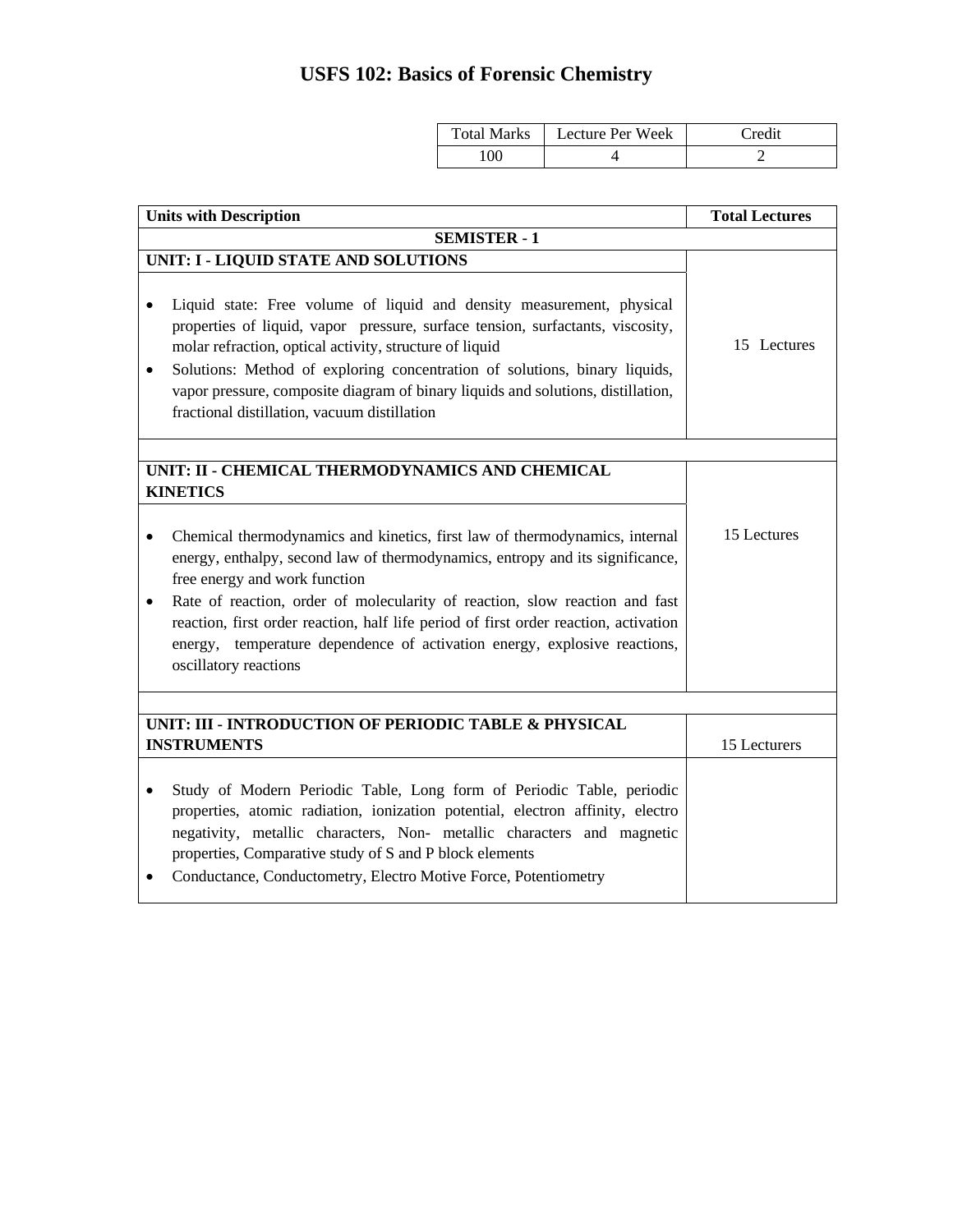# **USFS 103: Basics of Forensic Physics**

| <b>Total Marks</b> | Lecture Per Week | Credit |
|--------------------|------------------|--------|
| 00                 |                  |        |

| <b>Units with Description</b>                                                                                                                                                                                                                                                                                                                      | <b>Total Lectures</b> |
|----------------------------------------------------------------------------------------------------------------------------------------------------------------------------------------------------------------------------------------------------------------------------------------------------------------------------------------------------|-----------------------|
| <b>SEMISTER - 1</b>                                                                                                                                                                                                                                                                                                                                |                       |
| UNIT: I - NEWTON'S LAW OF MOTION, ELASTICITY & FLUID<br><b>DYNAMICS</b>                                                                                                                                                                                                                                                                            |                       |
| Interpretation and applications of Newton's laws of motion, Pseudo forces, elastic<br>properties of matter, elastic constants and their interrelations<br>Fluid dynamics, equation of continuity, Bernoulli's equation, stream line and<br>٠<br>turbulent flow, lines of flow in air foil, Purseuille's equation                                   | 15 Lectures           |
| <b>UNIT: II - STUDY OF SOUND</b>                                                                                                                                                                                                                                                                                                                   |                       |
| Velocity of sound, noise and sound intensity measurement, echo, reverberation,<br>Sabine's Formula, absorption coefficient, acoustics of buildings and factors<br>affecting acoustics of buildings<br>Sound distribution in an auditorium, introduction to ultrasonic, production of<br>$\bullet$<br>ultrasonic waves, applications of ultrasonics | 15 Lectures           |
|                                                                                                                                                                                                                                                                                                                                                    |                       |
| <b>UNIT: III - STUDY OF LIGHT</b><br>Refraction through thin layers, thick lens, thick lens and lens combinations,<br>٠<br>aberrations, interference in thin films, fringes in wedge shaped films, Newton's<br>rings, simple table spectrophotometer, total internal reflection.                                                                   | 15 Lectures           |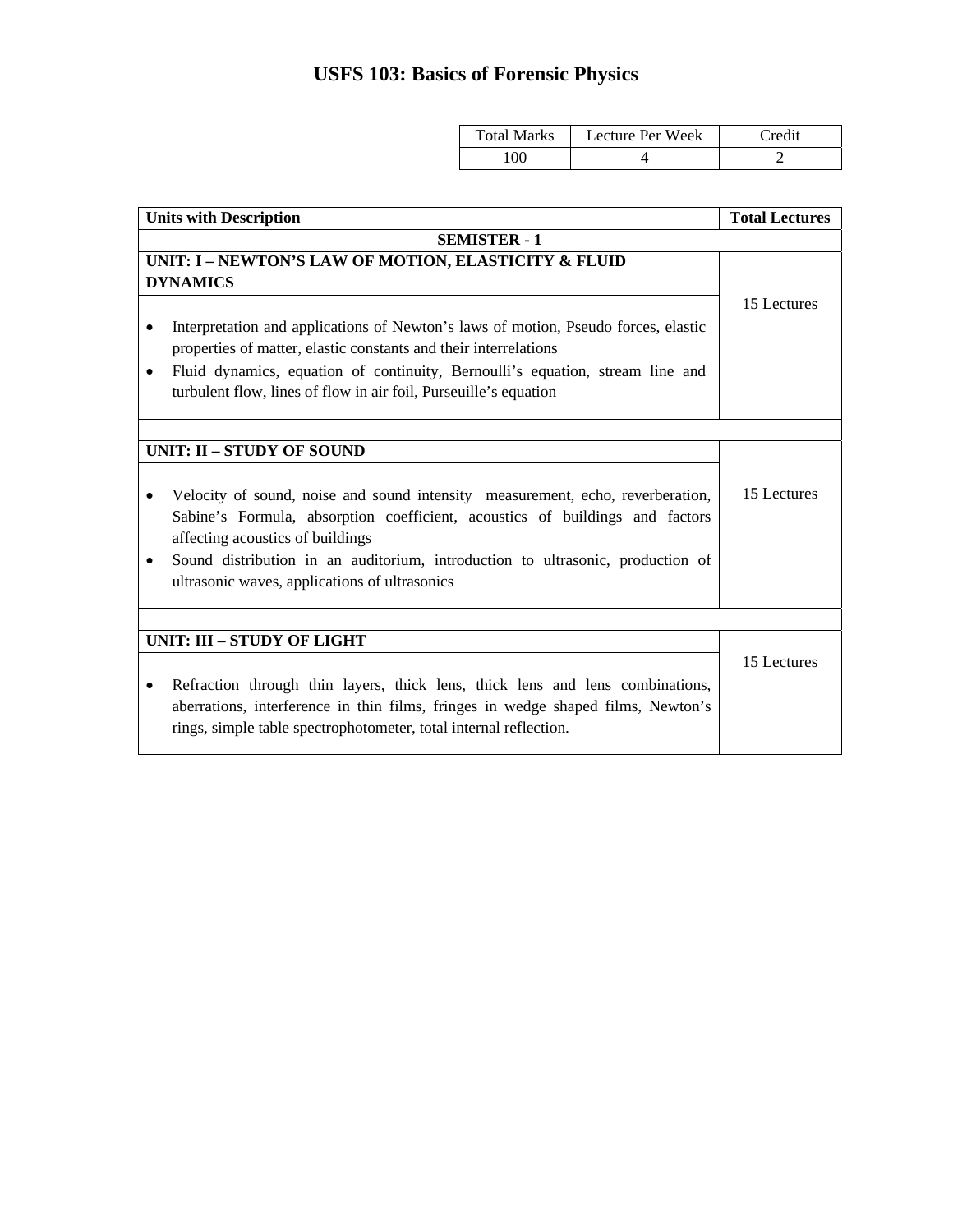# **USFS 104: Basics of Forensic Biology**

| <b>STORY</b><br>`otal<br>Marks<br>$\cdots$ | ecture Per Week | `redit<br>____ |
|--------------------------------------------|-----------------|----------------|
| 100                                        |                 |                |

| <b>Units with Description</b>                                                                                                                                                                                                                                                                                                                                                                                                                                                                                                                                                 | <b>Total Lectures</b> |
|-------------------------------------------------------------------------------------------------------------------------------------------------------------------------------------------------------------------------------------------------------------------------------------------------------------------------------------------------------------------------------------------------------------------------------------------------------------------------------------------------------------------------------------------------------------------------------|-----------------------|
| SEMISTER-1                                                                                                                                                                                                                                                                                                                                                                                                                                                                                                                                                                    |                       |
| CELL BIOLOGY, ORGANIC AND<br>UNIT: $I -$<br><b>BIOCHEMICAL</b><br><b>COMPOUND</b>                                                                                                                                                                                                                                                                                                                                                                                                                                                                                             |                       |
| Cell theory, Cell Structure and Function in Prokaryotes and Eukaryotes.<br>$\bullet$<br>Unicellular and Multicellular organisms<br>$\bullet$<br>Composition of blood, study of blood components and its functions and body<br>fluid analysis.<br>Properties, Classification and function of carbohydrates, proteins, nucleic acids<br>and lipids                                                                                                                                                                                                                              | 15 Lectures           |
|                                                                                                                                                                                                                                                                                                                                                                                                                                                                                                                                                                               |                       |
| UNIT: II - PLANT MORPHOLOGY AND ANATOMY<br>Principles of Taxonomy and systems of classification of angiosperms (Bentham<br>$\bullet$<br>and Hooker) and Gymnosperms (Chamberlain)<br>Mechanical and conducting tissue systems in plants<br>٠<br>Morphology of root, leaf, stem, flowers and their modifications.<br>Anatomy of mono and dicot roots, leaves and stems - secondary growth, growth<br>rings, calculation of life of wood                                                                                                                                        | 15 Lectures           |
|                                                                                                                                                                                                                                                                                                                                                                                                                                                                                                                                                                               |                       |
| UNIT: III - HUMAN PHYSIOLOGY AND ANATOMY<br>Nutrition - BMR, Calorie value, balanced diet, obesity, digestive system.<br>$\bullet$<br>Skeletal Muscle physiology and Nervous system Physiology, coordination<br>$\bullet$<br>systems, brain functions and receptor organs<br>Respiratory system physiology - exchange of gases, process of pulmonary<br>$\bullet$<br>respiration<br>Mechanism of blood circulation, cardiac mechanism.<br>$\bullet$<br>Morphological study of human body parts and regions - Gross and Microscopic,<br>$\bullet$<br>Microbe-Human interaction | 15 Lectures           |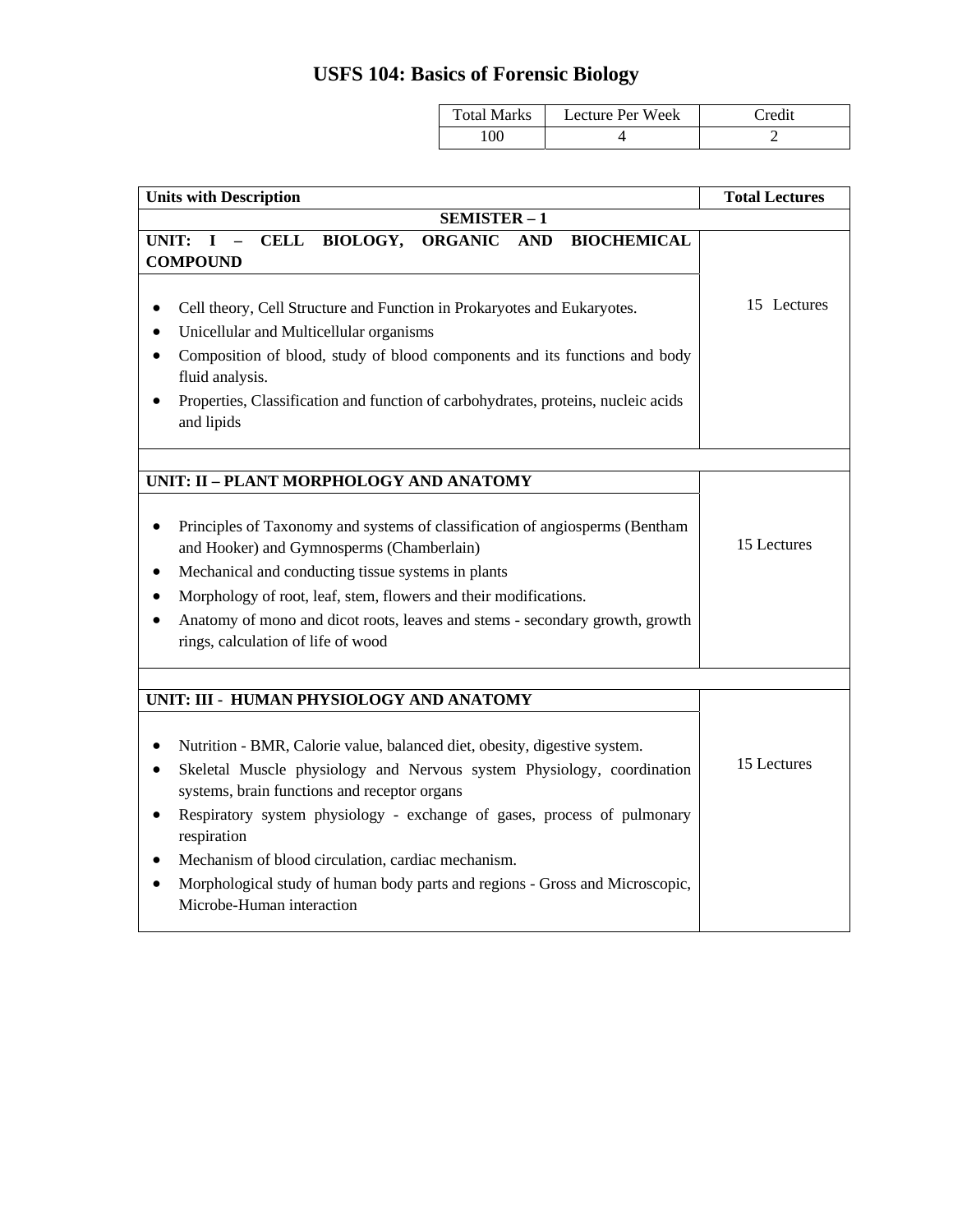# **USFS 105: Basics of Forensic Psychology**

| Total Marks | Lecture Per Week | Credit |
|-------------|------------------|--------|
| 100         |                  | ∸      |

| <b>Units with Description</b>                                                                                                                                                                                                                                                                                                                                                                                                                                                                                                                                                                                                                                                                                                                                   | <b>Total Lectures</b> |
|-----------------------------------------------------------------------------------------------------------------------------------------------------------------------------------------------------------------------------------------------------------------------------------------------------------------------------------------------------------------------------------------------------------------------------------------------------------------------------------------------------------------------------------------------------------------------------------------------------------------------------------------------------------------------------------------------------------------------------------------------------------------|-----------------------|
| <b>SEMISTER-1</b>                                                                                                                                                                                                                                                                                                                                                                                                                                                                                                                                                                                                                                                                                                                                               |                       |
| UNIT: I - THE SCIENCE OF PSYCHOLOGY                                                                                                                                                                                                                                                                                                                                                                                                                                                                                                                                                                                                                                                                                                                             |                       |
| Concepts of psychology - Definition of psychology, goals of psychology<br>$\bullet$<br>History of psychology - Development of psychology, role of psychologist<br>٠<br>Different perspectives in Psychology - Modern perspectives, Humanistic,<br>$\bullet$<br>behaviouristic, cognitive, psychodynamic.<br>Types of psychology professions - Psychiatrist, Psychologist, Counselor<br>٠<br>The science and research methods - Interview, observation, case study method<br>Professional and Ethical issues in psychology - APA code of conducts for<br>Psychologist                                                                                                                                                                                            | 15 Lectures           |
|                                                                                                                                                                                                                                                                                                                                                                                                                                                                                                                                                                                                                                                                                                                                                                 |                       |
| UNIT: II - BIOLOGICAL PERSPECTIVE<br>Nerve and neuron - Building the network, structure of neuron, neural impulses,<br>$\bullet$<br>neurotransmitters<br>Nervous System -Central nervous system, structure and function of CNS, types of<br>$\bullet$<br>amnesia, Peripheral nervous system<br>Human brain - structure and function, significance of left and right brain, types of<br>Amnesia<br>Endocrine system- Pituitary gland, Thyroid gland, Neurotransmitters<br>٠                                                                                                                                                                                                                                                                                      | 15 Lectures           |
| UNIT: III - CONSCIOUSNESS & PERCEPTION<br>Consciousness - Definition of consciousness, states of consciousness<br>$\bullet$<br>Altered state of consciousness - Dreams, awake states including day dreaming<br>$\bullet$<br>Rhythms of consciousness (Circadian rhythms) Sleep – stages of sleep, Dreams –<br>$\bullet$<br>Content, REM sleep and non-REM sleep<br>Altered states - Hypnosis, Meaning, Hypnotic Phenomena, Hypnotic stages<br>$\bullet$<br>Attention and awareness - Attention: Definition, characteristics, selective<br>$\bullet$<br>attention and divided attention<br>Sensation and perception- Basic concepts in perception, Gestalt Principles,<br>$\bullet$<br>problems in attention and perception, assessment attention and perception | 15 Lectures           |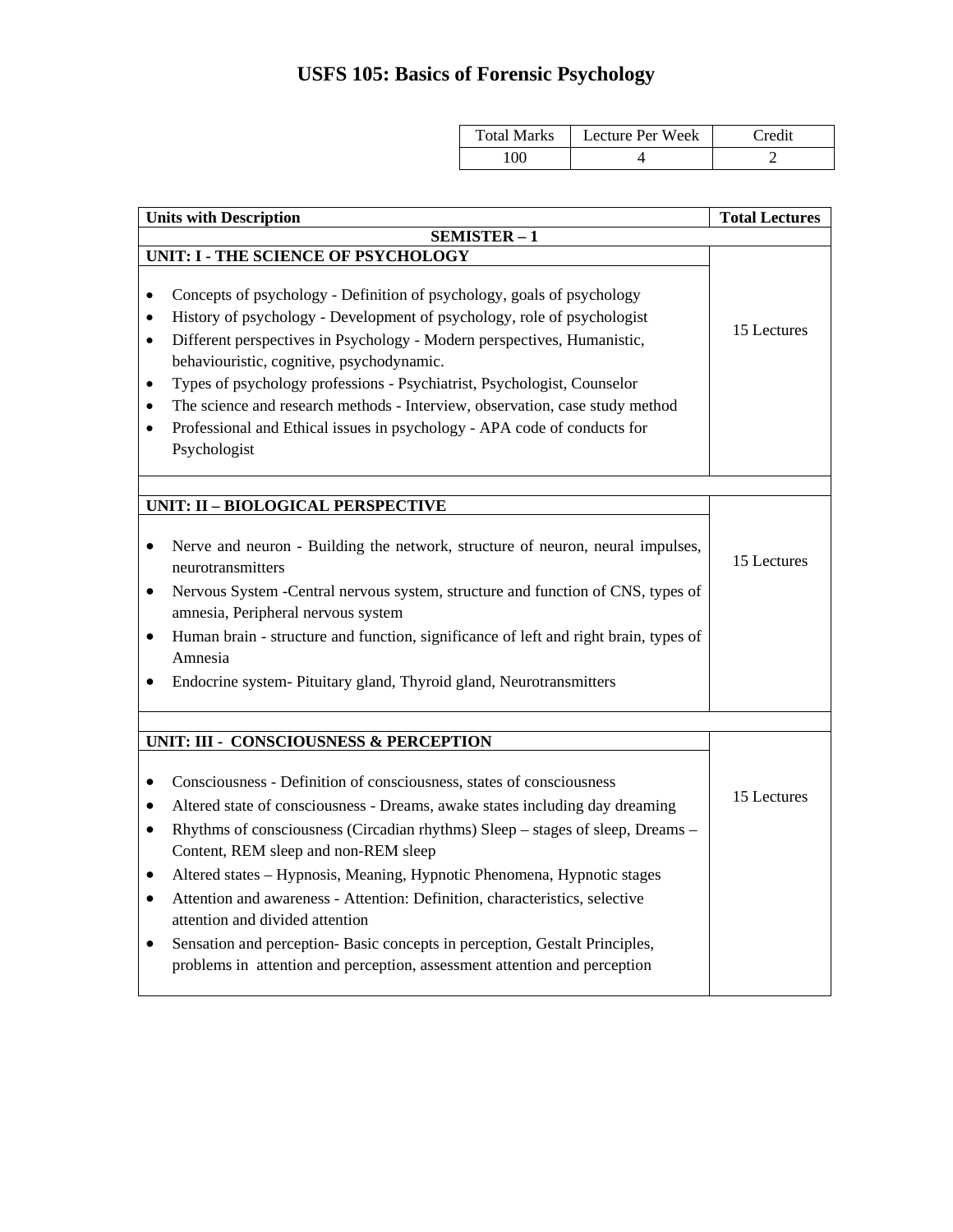# **USFS 106: Basics of Digital and Cyber Forensics**

| <b>Total Marks</b> | Lecture Per Week | Credit |
|--------------------|------------------|--------|
| 100                |                  | -      |

| <b>Units with Description</b>                                                                                                                                                                                                                                                                                        | <b>Total Lectures</b> |
|----------------------------------------------------------------------------------------------------------------------------------------------------------------------------------------------------------------------------------------------------------------------------------------------------------------------|-----------------------|
| <b>SEMISTER - 1</b>                                                                                                                                                                                                                                                                                                  |                       |
| <b>UNIT: I - BASICS OF COMPUTERS</b>                                                                                                                                                                                                                                                                                 |                       |
| Computer organization, Components of computers $-$ Input & Output devices, CPU<br>Memory Hierarchy and types of Memory (RAM and ROM and their types) external<br>storage devices<br>Application Software and System Software                                                                                         | 15 Lectures           |
|                                                                                                                                                                                                                                                                                                                      |                       |
| <b>UNIT: II - DATA REPRESENTATIONS</b>                                                                                                                                                                                                                                                                               |                       |
|                                                                                                                                                                                                                                                                                                                      | 15 Lectures           |
| Integers, real, binary, octal, hexadecimal $\&$ their conversions                                                                                                                                                                                                                                                    |                       |
| Logic gates – Negation, OR, AND, XOR etc. and their combinations                                                                                                                                                                                                                                                     |                       |
|                                                                                                                                                                                                                                                                                                                      |                       |
| UNIT: III - INTRODUCTION TO OPERATING SYSTEM                                                                                                                                                                                                                                                                         |                       |
| Operating System, memory structure, concurrency,<br>scheduling,<br><b>Basics</b><br>of<br>synchronization & memory management, process description and control<br>Introduction to Operating System (Batch Operating System, Distributed operating<br>system, etc) Introduction to Windows and Linux operating System | 15 Lectures           |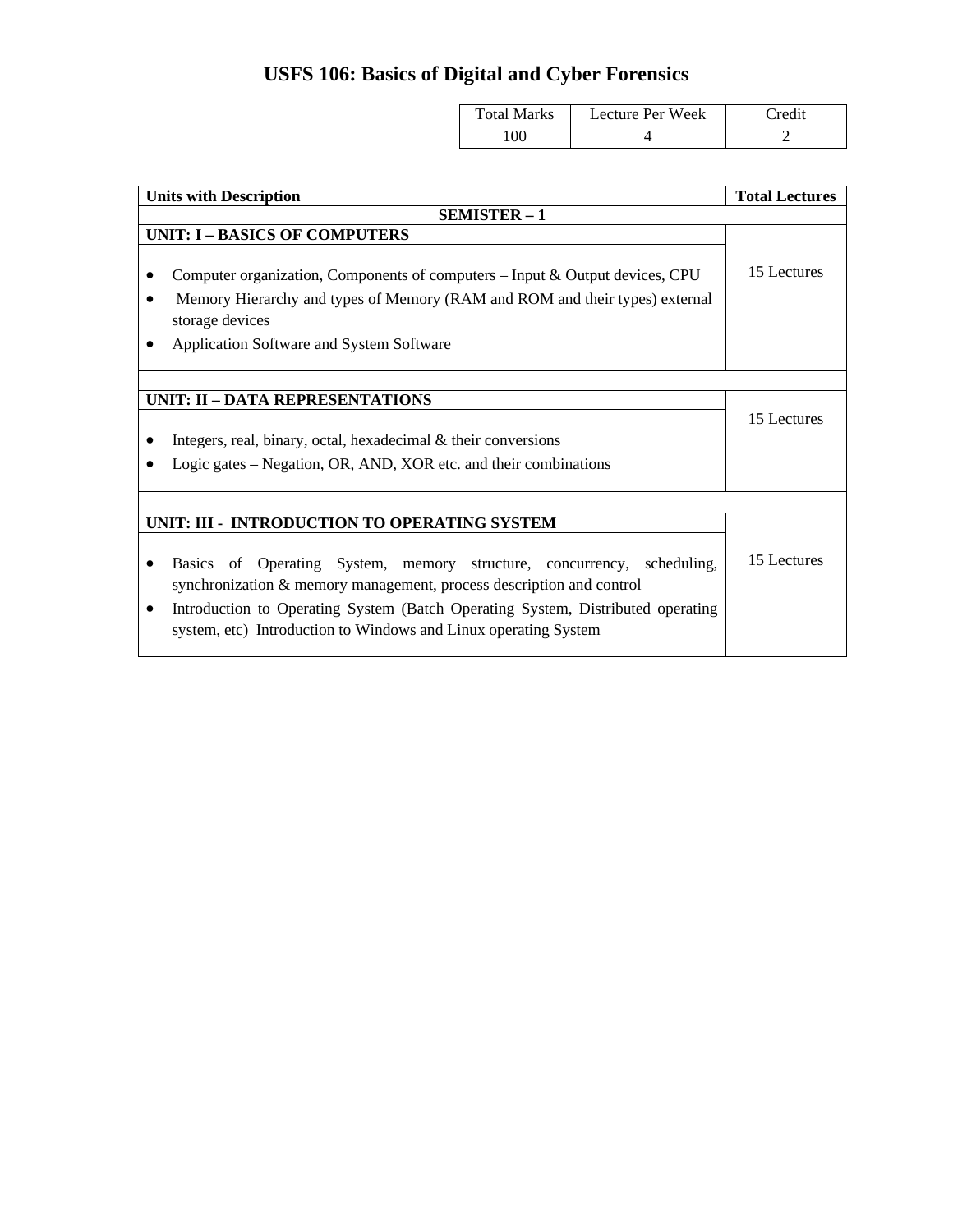### **USFS 107: FOUNDATION COURSE**

| <b>Total Marks</b> | Lecture Per Week | Credit |
|--------------------|------------------|--------|
| .00                |                  |        |

Social Awareness and Personality Development

A. Indian Society and Contemporary Issues: An Overview

1. Analysis of Indian Society:

Indian Society as pluralistic: Multi-lingual, multi-ethnic, multi-religious, and multi-cultural society; regional differences: rural, urban, tribal dimensions.

2. Concept of Diversity and Disparity and relate Social Issues:

(a) Understand diversity as difference and disparity as inequality; Inter-group conflicts:

Communalism, Castelsm, linguistic differences, regionalism.

(b) Patriarchy and gender disparity: declining sex ratio, violence against women, women and mass media.

(c) Disparities arising due to disability: issues of the physically and mentally challenged, services available.

3. Unifying factors in Indian Society:

(a) The Indian Constitution: Basic features, strengths are fundamental: duties of the Indian Citizen.

(b) Promotion of National Integration and tolerance as crucial to maintain the pluralistic and social fabric of Indian Society

- Role of youth in promoting communal harmony.
- B. Growing Social Problems and Role of NGOs (30 Marks Weightage)

(a) Substance abuse - tobacco, alcohol, drugs - impact on youth and challenges for the future.

- (b) HIV/AIDS awareness and redressal.
- (c) Problems of the elderly causes Implications and response.
- (d) Problem of child labour magnitude, causes, effects, and response.
- C. Globalization and Indian Society: Emerging Issues.

1. Concepts of Liberalization; Privatization and Globalization; role of MNCs

2. Economic and Socio-cultural Impact of Globalization

(a) Impact on employment: Privatization and labour in organized and unorganized sectors

emerging issues of employment: outsourcing, growth of contractual labour, migration.

(b) Impact on culture: growth of consumerism and market orientation; changing values and

lifestyls. Positive and negative impact on culture due to media explosion.

(c) Impact of globalization on agricultures: changing land use; agrarian crisis.

(d) Impact on urbanization and effects on health, housing and sanitation.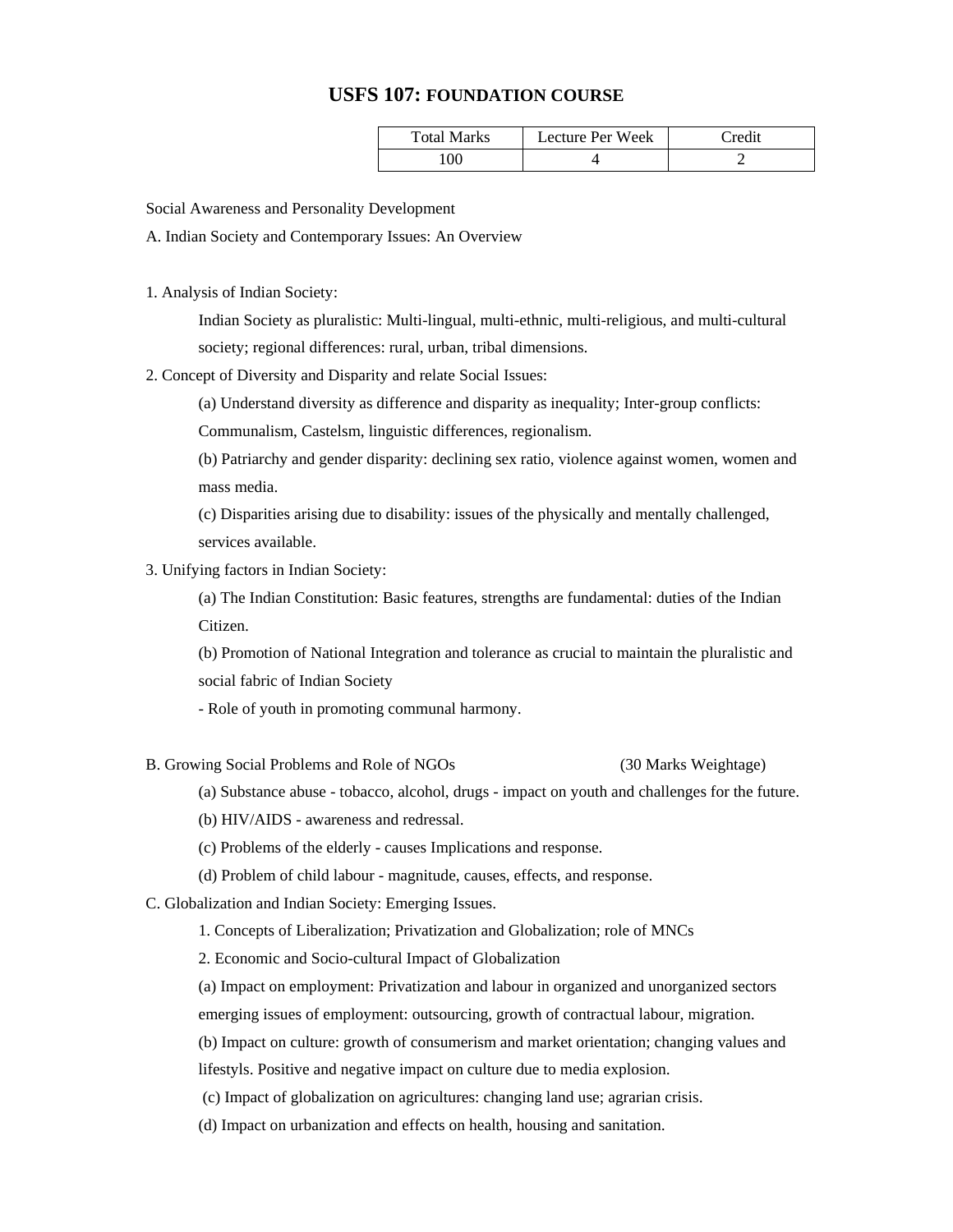### D. Self and Society

1. Role of Heredity and Environment in Individual Development

(a) Nature and nurture; agents of, socialization; role of ethics, values and prejudices in the

development of the individual

(b) Maslow's Theory of Self-Actualisation

2. Management of conflicts and stress in individual and public domain:

(a) Conflict and stress management and the use of coping mechanisms.

(b) Aggression and violence as public displays of conflict and stress and efforts towards communal harmony and peace.

- 3. Career Planning
- (a) Realistic goal setting
- (b) Time management
- (c) Significance of Aptitude tests

(d) I Q and EQ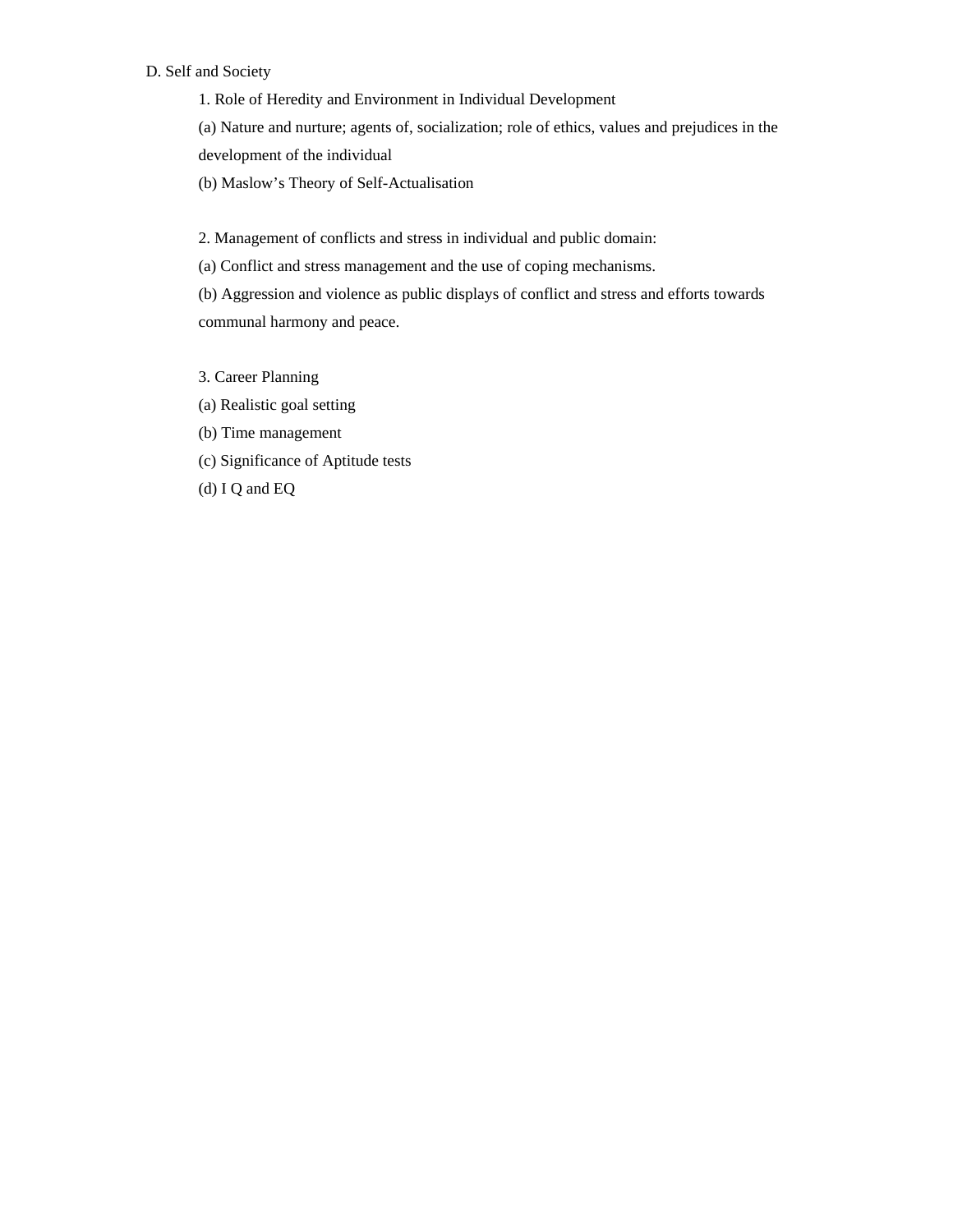# **Practical**

# **USFS 1P1: Forensic Science and Forensic Chemistry**

| <b>Total Marks</b> | Period Per week<br>(50Min. Each) | Credit |
|--------------------|----------------------------------|--------|
| 100                |                                  |        |

### **Part A: Basics of Forensic Science**

| Collection and Packaging of Toxicological samples   | $2$ nos.                                                                                                                                                                                                                          |
|-----------------------------------------------------|-----------------------------------------------------------------------------------------------------------------------------------------------------------------------------------------------------------------------------------|
| Collection and Packaging of Petroleum samples       | $2$ nos.                                                                                                                                                                                                                          |
| Collection and Packaging of Homicide case samples   | $2$ nos.                                                                                                                                                                                                                          |
| Collection and Packaging of biological samples      | 1 nos.                                                                                                                                                                                                                            |
|                                                     | $4$ nos.                                                                                                                                                                                                                          |
|                                                     |                                                                                                                                                                                                                                   |
|                                                     |                                                                                                                                                                                                                                   |
| To determine the density of given liquid            | $2$ nos.                                                                                                                                                                                                                          |
|                                                     | $2$ nos.                                                                                                                                                                                                                          |
|                                                     | $2$ nos.                                                                                                                                                                                                                          |
| Standardization of given liquid by primary standard | $2$ nos.                                                                                                                                                                                                                          |
|                                                     | 2.<br>3.<br>4.<br>5. Collection and Packaging of Trace samples<br><b>Part B: Basics of Forensic Chemistry</b><br>1.<br>2. To determine the viscosity of given liquid<br>3. To determine the surface tension of given liquid<br>4. |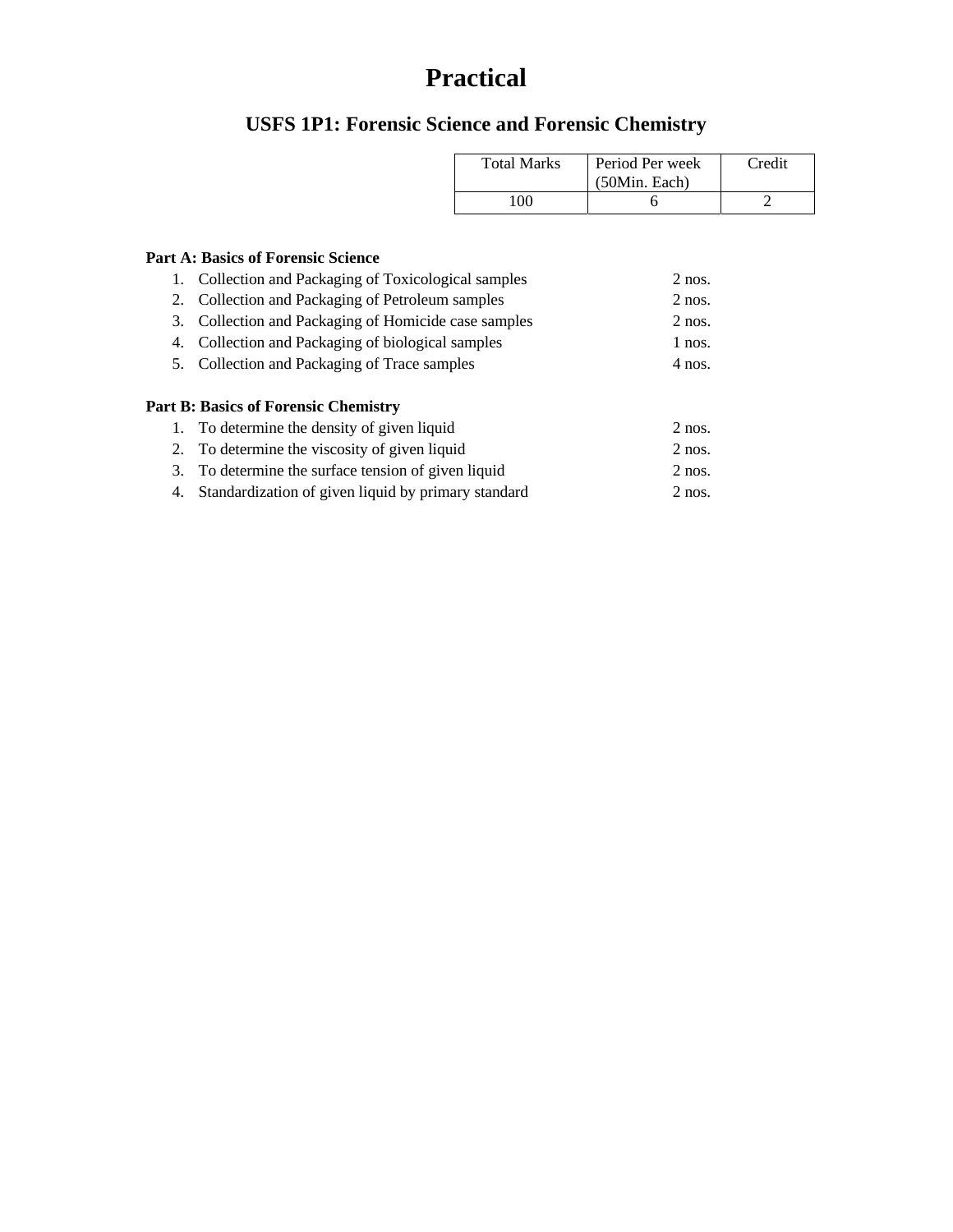# **USFS 1P2: Forensic Physics and Forensic Biology**

| <b>Total Marks</b> | Period Per week<br>(50Min. Each) | Credit |
|--------------------|----------------------------------|--------|
| 100                |                                  |        |

### **Part A: Basics of Forensic Physics**

| 1. | Fly wheel                                             | 1 nos.   |
|----|-------------------------------------------------------|----------|
| 2. | Y by vibration                                        | $1$ nos. |
| 3. | Poisseuli Method                                      | $1$ nos. |
| 4. | Spectrophotometer (determination of angle of prism A) | $1$ nos. |
|    | 5. Refractive index of liquid by using LASER          | $1$ nos. |
|    | 6. Ultrasonic interferometer                          | $1$ nos. |
|    | 7. Sound Intensity measurement                        | $1$ nos. |
|    | 8. Laser parameter                                    | 1 nos.   |
| 9. | Solar cell                                            | $1$ nos. |
|    | 10. Combination of lenses                             | $1$ nos. |

### **Part B: Basics of Forensic Biology**

|    | 1. Qualitative analysis of sugars, proteins, lipids and nucleic acids           | 1 nos.   |
|----|---------------------------------------------------------------------------------|----------|
| 2. | Study of morphological types of red blood cells                                 | $1$ nos. |
| 3. | Study of Plant Material (Wild and Cultivated from families Magnoniaceae,        |          |
|    | Combretaceae, Amaranthaceae, Convolovulacea)                                    | $2$ nos. |
| 4. | Study of morphological plant parts with modification                            | $2$ nos. |
| 5. | Study of anatomical features of secondary growth in angiospermic stem and root. | 1 nos.   |
| 6. | Study of conducting tissue-Xylem and phloem elements in Angiosperms and         |          |
|    | Gymnosperms as seen in L.S. and R.L.S.                                          | $2$ nos. |
| 7. | Preparation of media and sterilization                                          | 1 nos.   |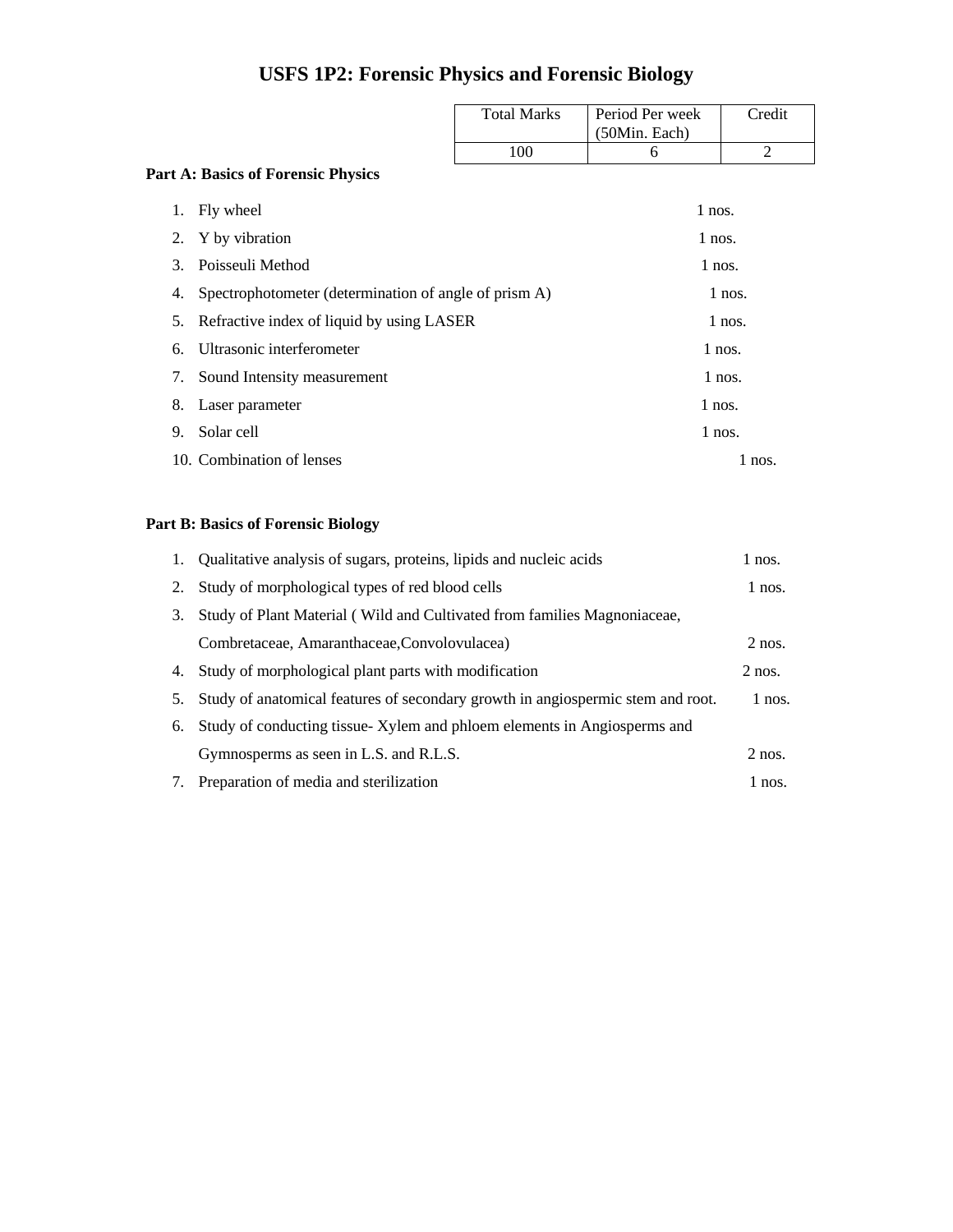|    |                                                                                               | <b>Total Marks</b> | Period Per week<br>(50Min. Each) | Credit         |
|----|-----------------------------------------------------------------------------------------------|--------------------|----------------------------------|----------------|
|    |                                                                                               | 100                | 6                                | $\overline{2}$ |
|    | <b>Part A: Basics of Forensic Psychology</b>                                                  |                    |                                  |                |
| 1. | Introduction of Psychology Practicals.                                                        |                    |                                  | $1$ nos.       |
| 2. | Conduction of Personality Test.                                                               |                    |                                  |                |
|    | D.A.P.<br>$\bullet$                                                                           |                    |                                  | $2$ nos.       |
|    | H.T.P.<br>$\bullet$                                                                           |                    |                                  | $2$ nos.       |
|    | Part B: Basics of Digital and Cyber Forensics                                                 |                    |                                  |                |
| 1. | Finding results of different logic gates $\&$ their combinations.                             |                    |                                  | $2$ nos.       |
| 2. | Working with Windows – File (creation, modification, deletion, attributes), Folder (creation, |                    |                                  |                |
|    | nesting, attributes)                                                                          |                    |                                  | $2$ nos.       |
| 3. | Working with Linux – File (creation, modification, deletion, attributes), Various commands on |                    |                                  |                |
|    | Linux (basic utility commands e.g. Date, Cal etc.)                                            |                    |                                  | $2$ nos.       |

4. Obtaining the system and process information (Windows) 2 nos. 5. Obtaining the system and process information (Linux) 2 nos. 6. Demonstration of in-build system tools (Backup, Disk cleanup, Disk Defragmenter, System restore, cmd etc) 2 nos.

### **USFS 1P3: Forensic Psychology and Digital and Cyber Forensics**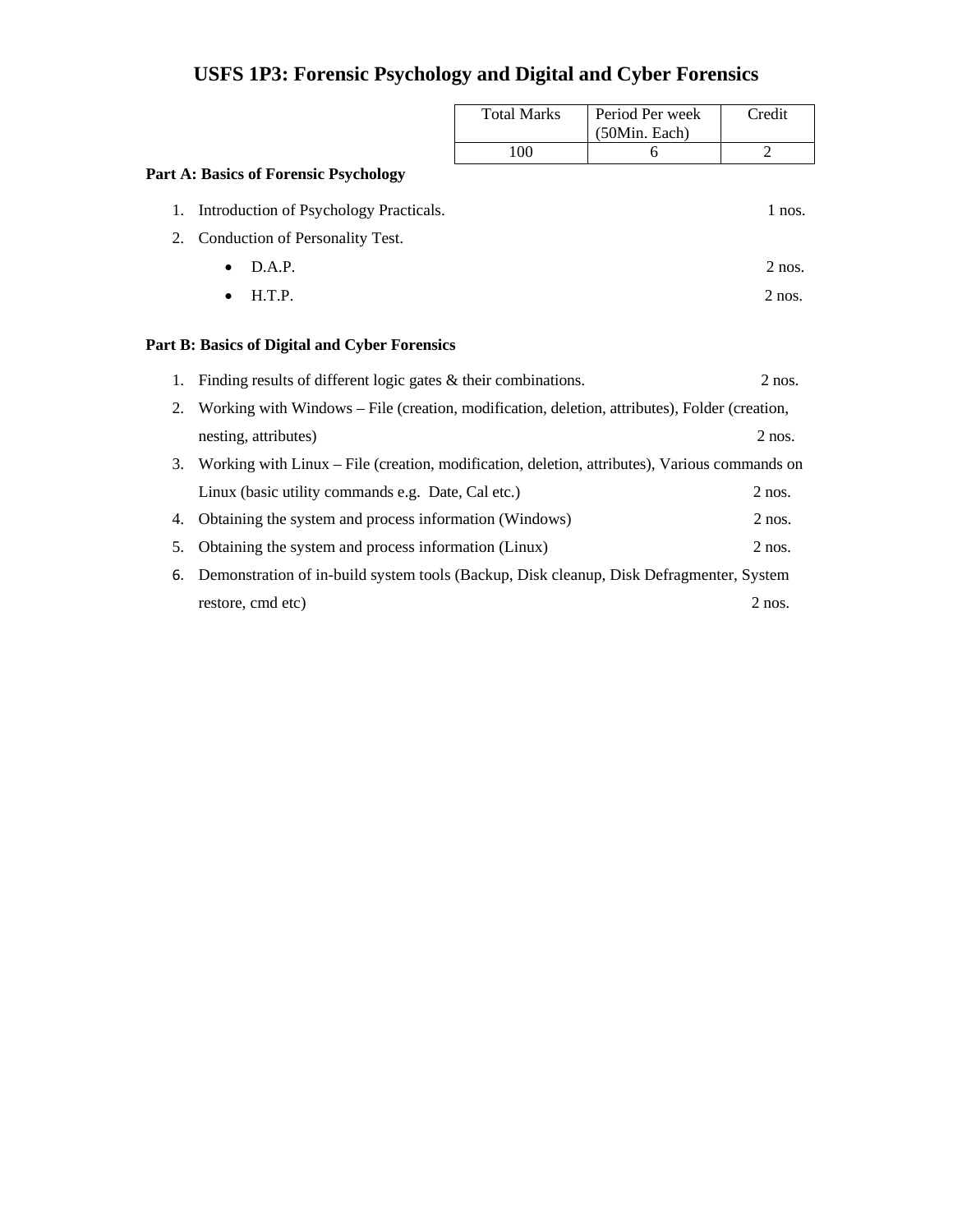# **Semester II - Theory**

# **USFS 201: Basics of Forensic Science**

| <b>Total Marks</b> | Lecture Per Week | Credit |
|--------------------|------------------|--------|
|                    |                  |        |

| <b>Units with Description</b>                                                                                                                                                                                                                                                                                                                                                                          | <b>Total Lectures</b> |
|--------------------------------------------------------------------------------------------------------------------------------------------------------------------------------------------------------------------------------------------------------------------------------------------------------------------------------------------------------------------------------------------------------|-----------------------|
| SEMISTER-2                                                                                                                                                                                                                                                                                                                                                                                             |                       |
| UNIT: I - FORENSIC SCIENCE LABORATORIES AND FACILITIES                                                                                                                                                                                                                                                                                                                                                 |                       |
| Growth of Forensic Science Laboratories in India – Central and State level laboratories<br>$\bullet$<br>Educational setup in Forensic Science in India<br>$\bullet$<br>Services and functionalities provided by various FSLs<br>$\bullet$<br>Various divisions in the FSL – Ballistics, Biology, Chemistry Documents, Physics,<br>٠                                                                    | 15 Lectures           |
| Psychology, Serology, Toxicology                                                                                                                                                                                                                                                                                                                                                                       |                       |
| UNIT: II - CRIME SCENE MANAGEMENT                                                                                                                                                                                                                                                                                                                                                                      |                       |
| Types of crime scenes – primary, secondary, crime scenes based on size of evidence<br>$\bullet$<br>Crime scene Management - initial response, role of first responding officer, duty<br>$\bullet$<br>management<br>Forensic Scientists, Investigating officers and their assigned role and duties<br>٠<br>Role of the Police and Judiciaries, Fire Brigade, Medico-legal officers and other<br>experts | 15 Lectures           |
| UNIT: III - PHYSICAL EVIDENCE COLLECTION & PACKAGING                                                                                                                                                                                                                                                                                                                                                   |                       |
| Physical evidence, types and importance in a criminal investigation<br>٠<br>Protecting a scene of crime – various steps involved, contamination issues.<br>٠<br>Recovery and preservation of samples from a crime scene – biological, toxicological,<br>$\bullet$<br>petroleum, explosives, trace items, projectiles and bullets                                                                       | 15 Lectures           |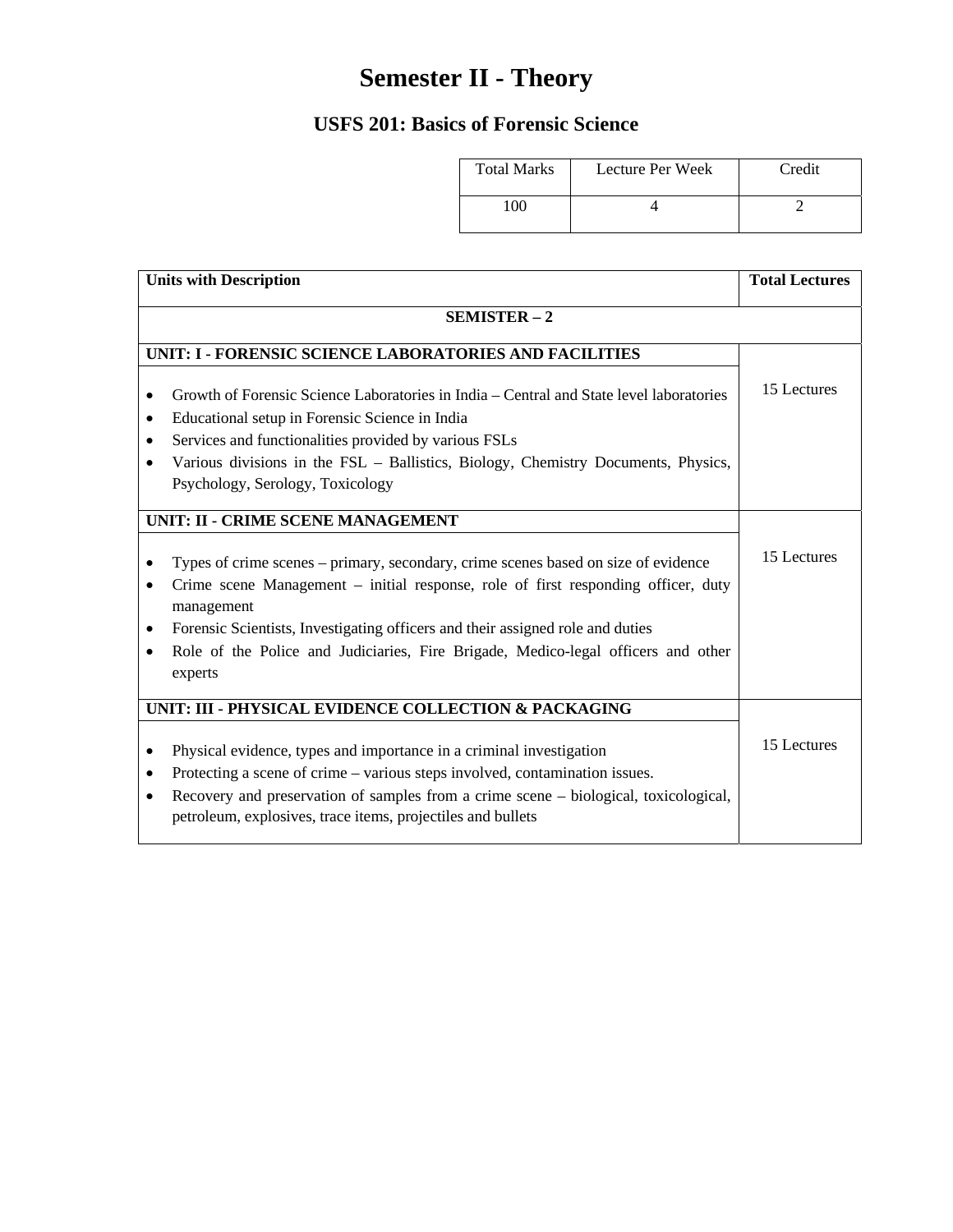# **USFS 202: Basics of Forensic Chemistry**

 $\overline{\phantom{a}}$ 

| <b>Total Marks</b> | Lecture Per Week | Credit |
|--------------------|------------------|--------|
| $\alpha$           |                  |        |

| <b>Units with Description</b>                                                                                                                                                                                                                                                                                                                                                                                                                                                                      | <b>Total Lectures</b> |  |
|----------------------------------------------------------------------------------------------------------------------------------------------------------------------------------------------------------------------------------------------------------------------------------------------------------------------------------------------------------------------------------------------------------------------------------------------------------------------------------------------------|-----------------------|--|
| $SEMISTER-2$                                                                                                                                                                                                                                                                                                                                                                                                                                                                                       |                       |  |
| UNIT: I - INTRODUCTION OF ANALYTICAL TECHNIQUES<br>Introduction of Gravimetric analysis and Volumetric analysis<br>Chromatographic separation, liquid chromatography (paper, column and TLC)                                                                                                                                                                                                                                                                                                       | 15 Lectures           |  |
|                                                                                                                                                                                                                                                                                                                                                                                                                                                                                                    |                       |  |
| UNIT: II - INTRODUCTION OF INORGANIC AND ORGANIC CHEMISTRY<br>Empirical and molecular formulae, hybridization, nature of chemical bonding,<br>polarization, hydrogen bonding, Van der walls forces, IUPAC nomenclature of<br>alkanes, alkenes, haloalkanes, alcohol, ether, aldehydes, ketones, carboxylic acids,<br>nitro compounds, nitrites including cyclic analogues and also aromatic compounds,<br>naphthalene, anthrones and phenanthrones<br>Reactive intermediates and related reactions | 15 Lectures           |  |
|                                                                                                                                                                                                                                                                                                                                                                                                                                                                                                    |                       |  |
| UNIT: III - INTRODUCTION OF CHEMICAL COMPOUNDS<br>Heterocyclic Chemistry: Natural products, Petroleum products, insecticides,<br>pesticides etc.<br>Introduction to dyes, Paints, polymers                                                                                                                                                                                                                                                                                                         | 15 Lectures           |  |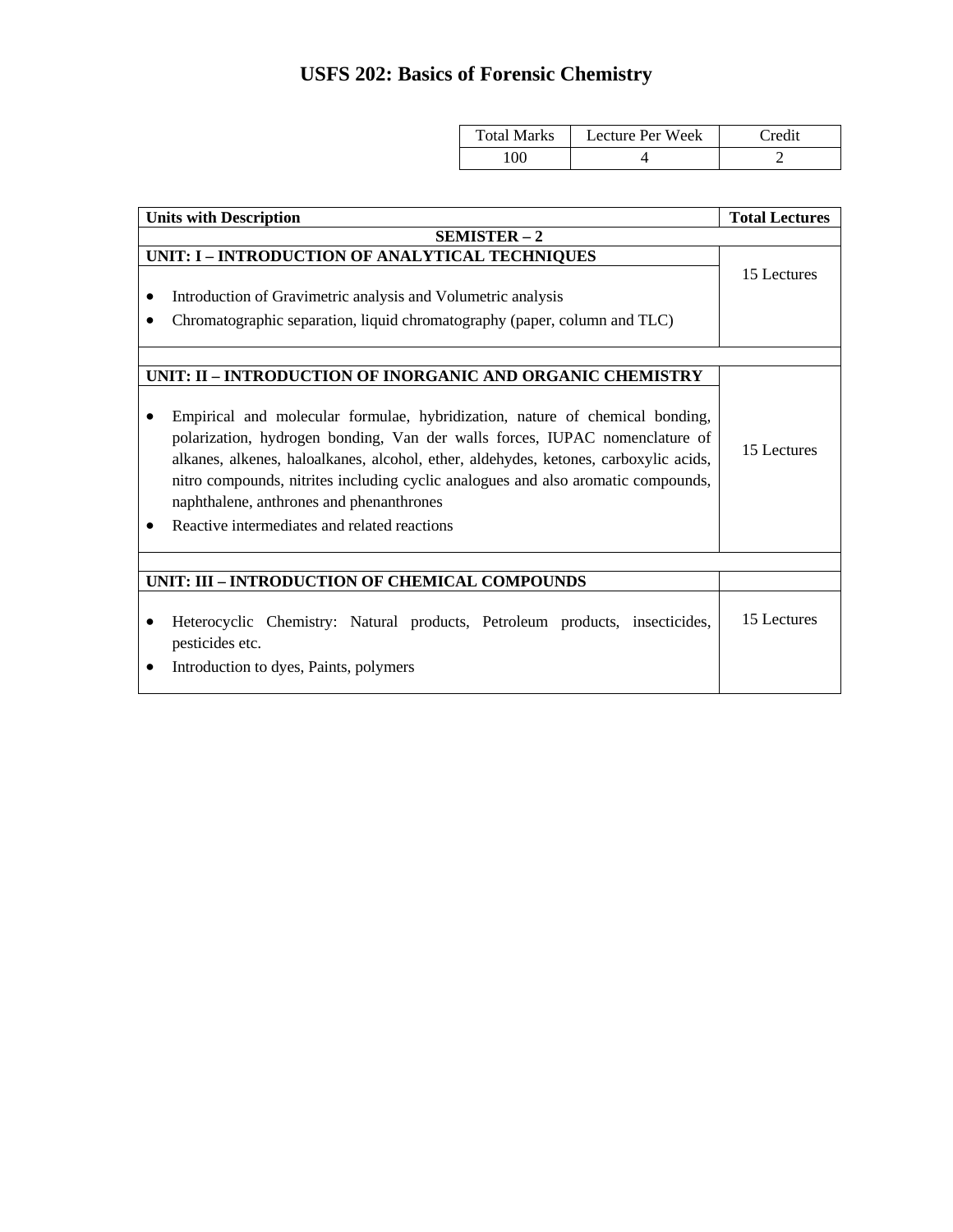# **USFS 203: Basics of Forensic Physics**

| <b>Total Marks</b> | Lecture Per Week | Credit |
|--------------------|------------------|--------|
| 00                 |                  |        |

| <b>Units with Description</b>                                                                                                                                                                                                                   | <b>Total Lectures</b> |  |
|-------------------------------------------------------------------------------------------------------------------------------------------------------------------------------------------------------------------------------------------------|-----------------------|--|
| <b>SEMISTER - 2</b>                                                                                                                                                                                                                             |                       |  |
| <b>UNIT: I - LASER &amp; FIBER OPTICS</b>                                                                                                                                                                                                       |                       |  |
| Production of LASER, Types of LASER, Properties and applications of LASER,<br>Optical fibers, Propagation of light through optical fiber, Angle of acceptance and<br>numerical aperture, losses, Solar cells                                    | 15 Lectures           |  |
|                                                                                                                                                                                                                                                 |                       |  |
| UNIT: II - RADIO ACTIVITY                                                                                                                                                                                                                       |                       |  |
| Review of nuclear composition, nuclear properties and half life, Radioactive decay<br>schemes                                                                                                                                                   | 15 Lectures           |  |
| Applications of Radio Isotopes, Radiometric dating                                                                                                                                                                                              |                       |  |
| UNIT: III - ELECTRONICS CIRCUTS & DIGITAL ELECTRONICS                                                                                                                                                                                           |                       |  |
| Basics of LR, CR, LCR circuits, Rectifier circuits, Timer circuits, Transistor and<br>its characteristics, Introduction to OPAM, remote sensing and controlling, Photo-<br>sensors, Logic gates and their applications, Flip-flops and counters | 15 Lectures           |  |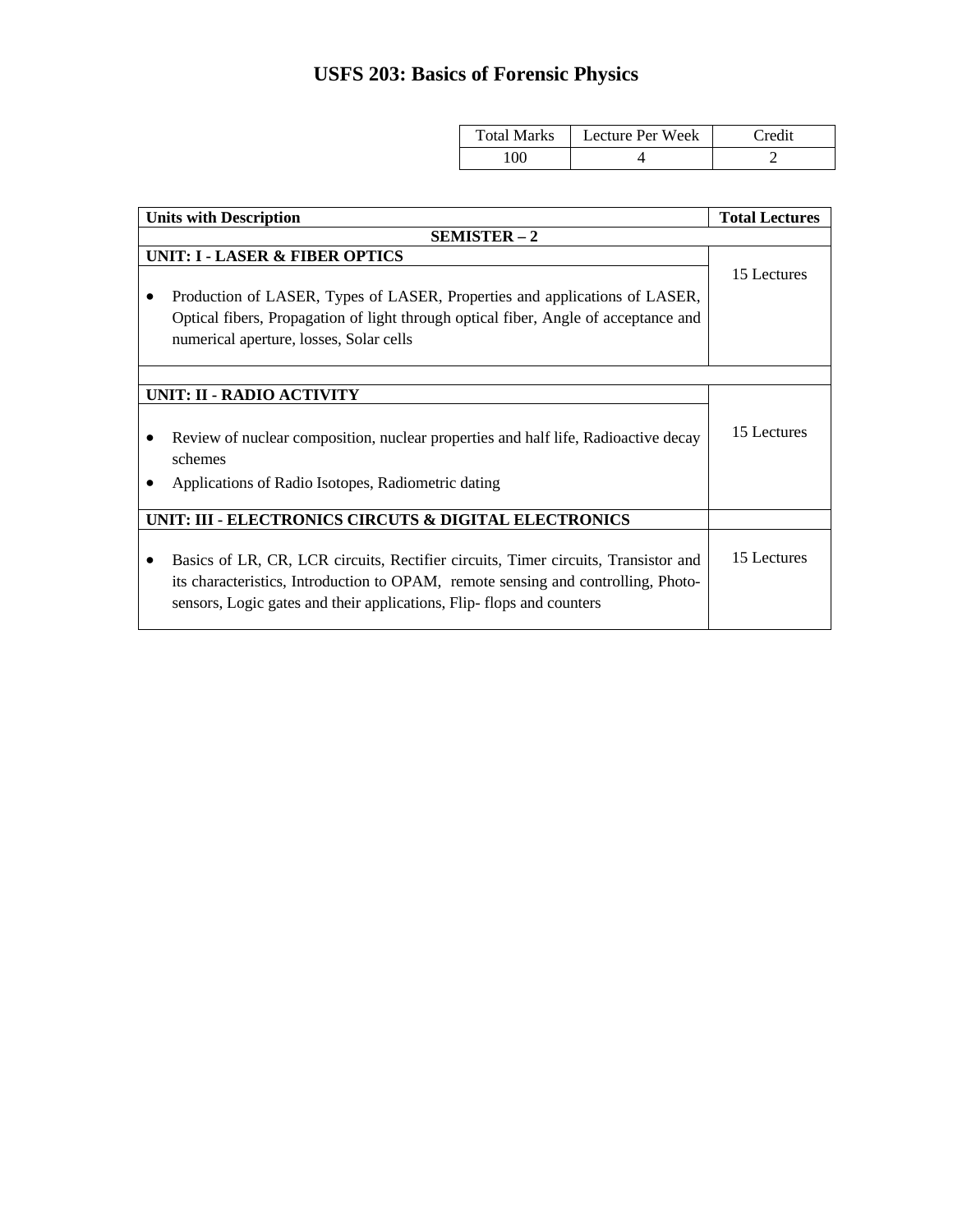# **USFS 204: Basics of Forensic Biology**

| Total Marks | Lecture Per Week | redit_ |
|-------------|------------------|--------|
| 100         |                  | . .    |

| <b>Units with Description</b>                                                                  | <b>Total Lectures</b> |
|------------------------------------------------------------------------------------------------|-----------------------|
| SEMISTER-2                                                                                     |                       |
| UNIT: I - MICROBIOLOGY AND BIOTECHNOLOGY                                                       |                       |
| Microscopy - Principles and types                                                              |                       |
| Historical introduction to microbiology                                                        | 15 Lectures           |
| Basics of Microbiology and concepts of Pure culture techniques.                                |                       |
| Broad classification of microorganisims                                                        |                       |
| Recombinant DNA technology and its application in Heath and Diseases, Western                  |                       |
| and Southern Blot techniques                                                                   |                       |
|                                                                                                |                       |
| UNIT: II - EVOLUTION AND GENETICS                                                              |                       |
| Origin of life and Geological time scale                                                       |                       |
| Theories and evidences of evolution - Darwinism, Lamarkism, fossil record and                  | 15 Lectures           |
| biochemical evidences.                                                                         |                       |
| Origin and Concept of Species - specification and isolation, geographical and<br>reproductive. |                       |
| Genetic Materials - Structural organization and functions                                      |                       |
| Mendelian Principles, Mendels Laws and Ratio                                                   |                       |
| Sex linked inheritance, sex determination and crossing over - Karyotyping                      |                       |
| analysis, Chromosomal mapping, DNA and RNA structural types                                    |                       |
|                                                                                                |                       |
| UNIT: III - IMMUNOLOGY                                                                         |                       |
| Immunity and Immune System                                                                     |                       |
| Structure and interaction of antigens and antibody                                             | 15 Lectures           |
| Virology and Bacteriology - structure, genetics and diseases                                   |                       |
| B cell / T cell development, diversity and recognition                                         |                       |
| Immunoglobulins structure - transplantation and types, immune system disorders.                |                       |
| Various types of microbial cultures                                                            |                       |
| Failures of Body defenses                                                                      |                       |
|                                                                                                |                       |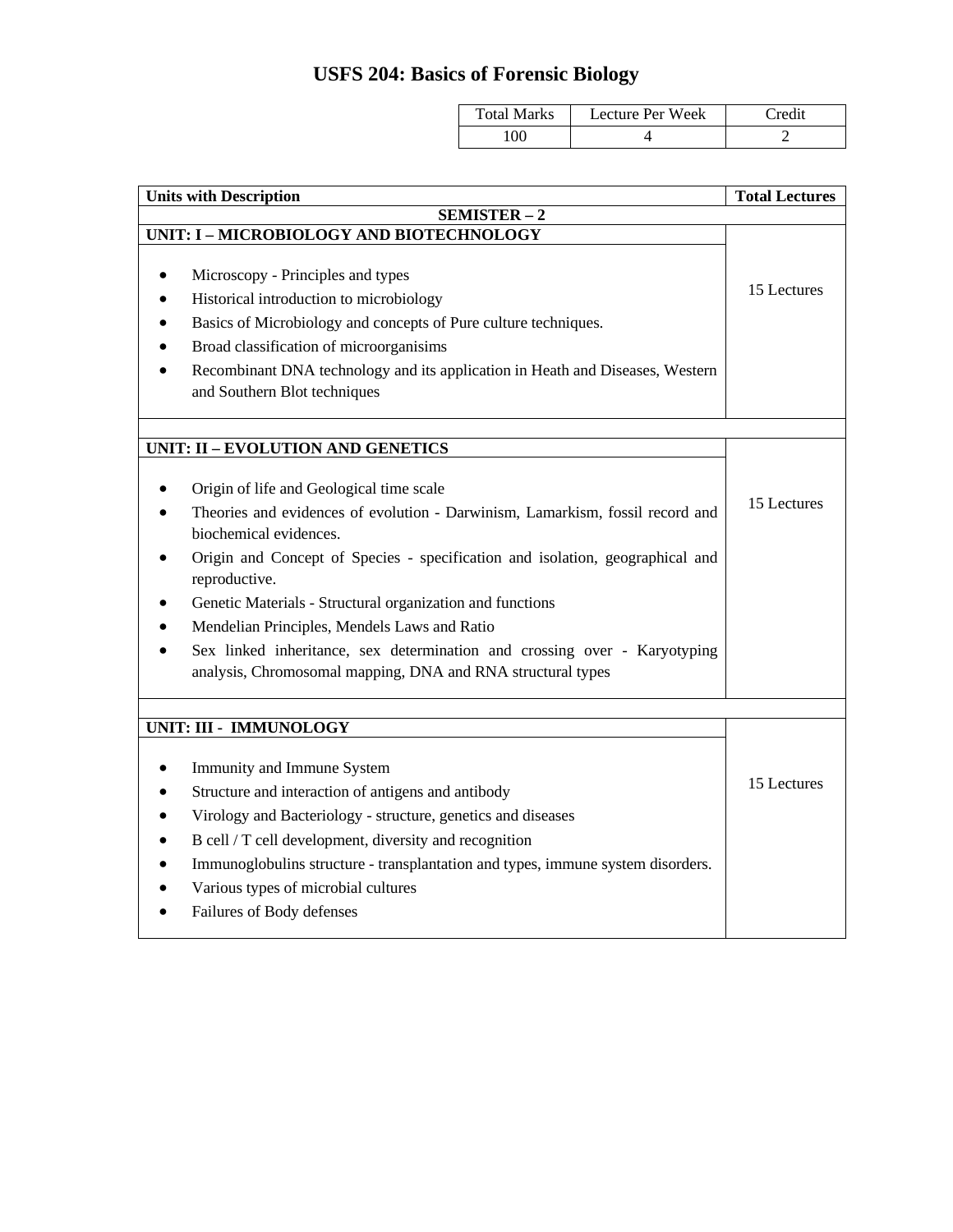# **USFS 205: Basics of Forensic Psychology**

| Total Marks | Lecture Per Week | Credit |
|-------------|------------------|--------|
| 100         |                  |        |

| <b>Units with Description</b>                                                                                                                           | <b>Total Lectures</b> |
|---------------------------------------------------------------------------------------------------------------------------------------------------------|-----------------------|
| <b>SEMISTER - II</b>                                                                                                                                    |                       |
| <b>UNIT: I - LEARNING AND MEMORY</b>                                                                                                                    |                       |
| Learning: Definition, and types of learning.                                                                                                            |                       |
| Classical conditioning - Conditioned stimulus, unconditioned stimulus<br>٠                                                                              | 15 Lectures           |
| Operant Conditioning – Thorndike's law of effect l basics of operant conditioning,<br>$\bullet$                                                         |                       |
| generalization, discrimination, shaping, chaining. Schedules of reinforcement                                                                           |                       |
| Reinforcement - Primary And Secondary ; Positive Reinforces, Punishment<br>٠                                                                            |                       |
| Schedules of reinforcement                                                                                                                              |                       |
| Cognitive Learning - latent learning; observational learning<br>$\bullet$                                                                               |                       |
| Basic Processes of Memory – Encoding, Storage, Retrieval. Sensory – Iconic<br>$\bullet$                                                                 |                       |
| Memory and Echoic                                                                                                                                       |                       |
| Memory ; STM - Working Memory, LTM<br>$\bullet$                                                                                                         |                       |
| Types of memory: Declarative, Procedural, Semantic, Episodic Memory. Explicit<br>$\bullet$                                                              |                       |
| memory And Implicit memory.                                                                                                                             |                       |
| Associative models of memory – LOP, PDP, Information processing approach.<br>$\bullet$                                                                  |                       |
| Techniques to improve memory: Rehearsal, Chunking, Mnemonics.                                                                                           |                       |
| Forgetting - Decay Theory: Interference Theory; Perspective Memory; Absence Of                                                                          |                       |
| Retrieval Cues; $Tip - Of - The - Tongue$                                                                                                               |                       |
|                                                                                                                                                         |                       |
| UNIT: II - COGNITION, MOTIVATION AND EMOTION                                                                                                            |                       |
| Thinking-Theories and models of thinking, types of Thinking<br>$\bullet$                                                                                |                       |
| Decision making and problem solving: Stages of problem solving, methods of<br>$\bullet$                                                                 | 15 Lectures           |
| problem of problem solving, theories of decision making.                                                                                                |                       |
| Concept formation: Types of concepts.<br>$\bullet$                                                                                                      |                       |
| Intelligence: Definition, Tests of intelligence, concepts of. IQ.<br>٠                                                                                  |                       |
| Motivation: types and approaches of motivation and emotion.                                                                                             |                       |
| Stress and coping endocrine system : Types of stresses, relaxation techniques                                                                           |                       |
| UNIT: III - THERIOES OF PERSONALITY                                                                                                                     |                       |
| Understanding personality: Definition- mainly all port's definition, stressing                                                                          |                       |
| uniqueness, enduring characteristics, temperament.                                                                                                      |                       |
|                                                                                                                                                         | 15 Lectures           |
| Approaches - Psychodynamic (Freud, Jung & Adler), Humanistic (Rogers &<br>Maslow) Dispositional approaches – Type (Jung. Type A & B, Rotter and Big – 5 |                       |
| and Trait (Catelli) Behavioral Approaches - Locus of control and Social learning                                                                        |                       |
| theory.                                                                                                                                                 |                       |
| Assessment of personality - Questionnaires, Rating Scales and Projective tests,                                                                         |                       |
| biological model assessment of personality                                                                                                              |                       |
|                                                                                                                                                         |                       |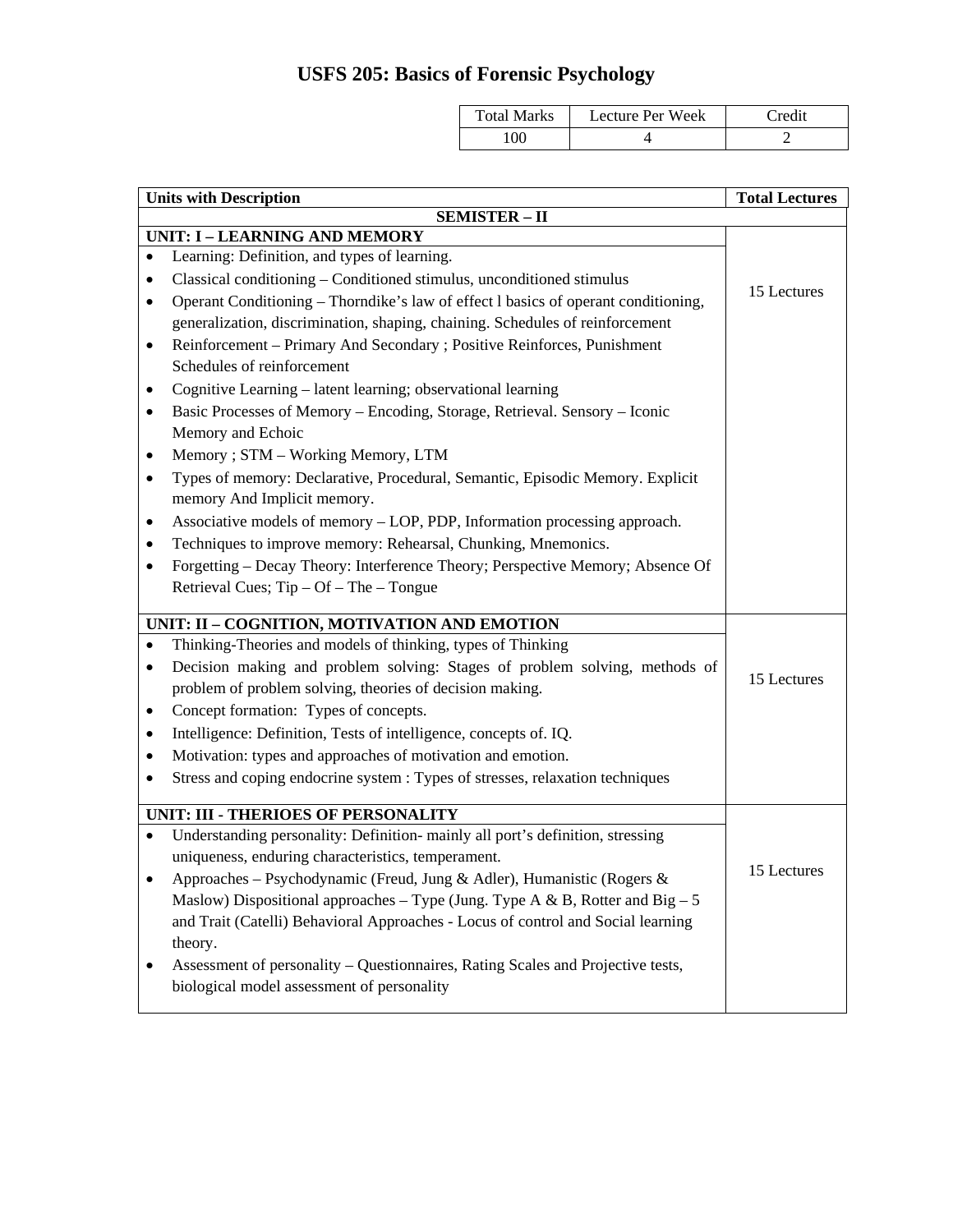# **USFS 206: Basics of Digital and Cyber Forensics**

| <b>Total Marks</b> | Lecture Per Week | Credit |
|--------------------|------------------|--------|
| $00^{\circ}$       |                  |        |

| <b>Units with Description</b>                                                                                                                                                                                                                                                                                                            | <b>Total Lectures</b> |
|------------------------------------------------------------------------------------------------------------------------------------------------------------------------------------------------------------------------------------------------------------------------------------------------------------------------------------------|-----------------------|
| <b>SEMISTER - II</b>                                                                                                                                                                                                                                                                                                                     |                       |
| UNIT: I - FILE SYSTEMS & NETWORKING                                                                                                                                                                                                                                                                                                      |                       |
| Introduction to file systems – FAT12, FAT16, FAT32, NTFS, Ext2, Ext3 $\&$<br>HFS.<br>Structure of File System, Inode etc.<br>Basics of Networking – Introduction to Networking Types of topologies, LAN,<br>MAN, WAN and related terminologies, Networking Devices (Switches, hub,<br>bridge) OSI Reference Model, TCP/IP Protocol Model | 15 Lectures           |
| UNIT: II - INTRODUCTION TO INTERNET                                                                                                                                                                                                                                                                                                      |                       |
|                                                                                                                                                                                                                                                                                                                                          | 15 Lectures           |
| World Wide Web, E-mails, Chat, Search Engines, Network Security – Threats,                                                                                                                                                                                                                                                               |                       |
| Vulnerabilities, Access Control, Malicious Code (Virus, Worms, Trojans, etc.)                                                                                                                                                                                                                                                            |                       |
| Introduction to Security and Security model (CIA triad)                                                                                                                                                                                                                                                                                  |                       |
| UNIT: III - CYBER CRIME & DIGITAL EVIDENCE                                                                                                                                                                                                                                                                                               |                       |
| What is cyber crime, types of cyber crimes, Digital evidence, Digital Vs Physical<br>evidence, nature of digital evidence, precautions while dealing with digital<br>evidence                                                                                                                                                            | 15 Lectures           |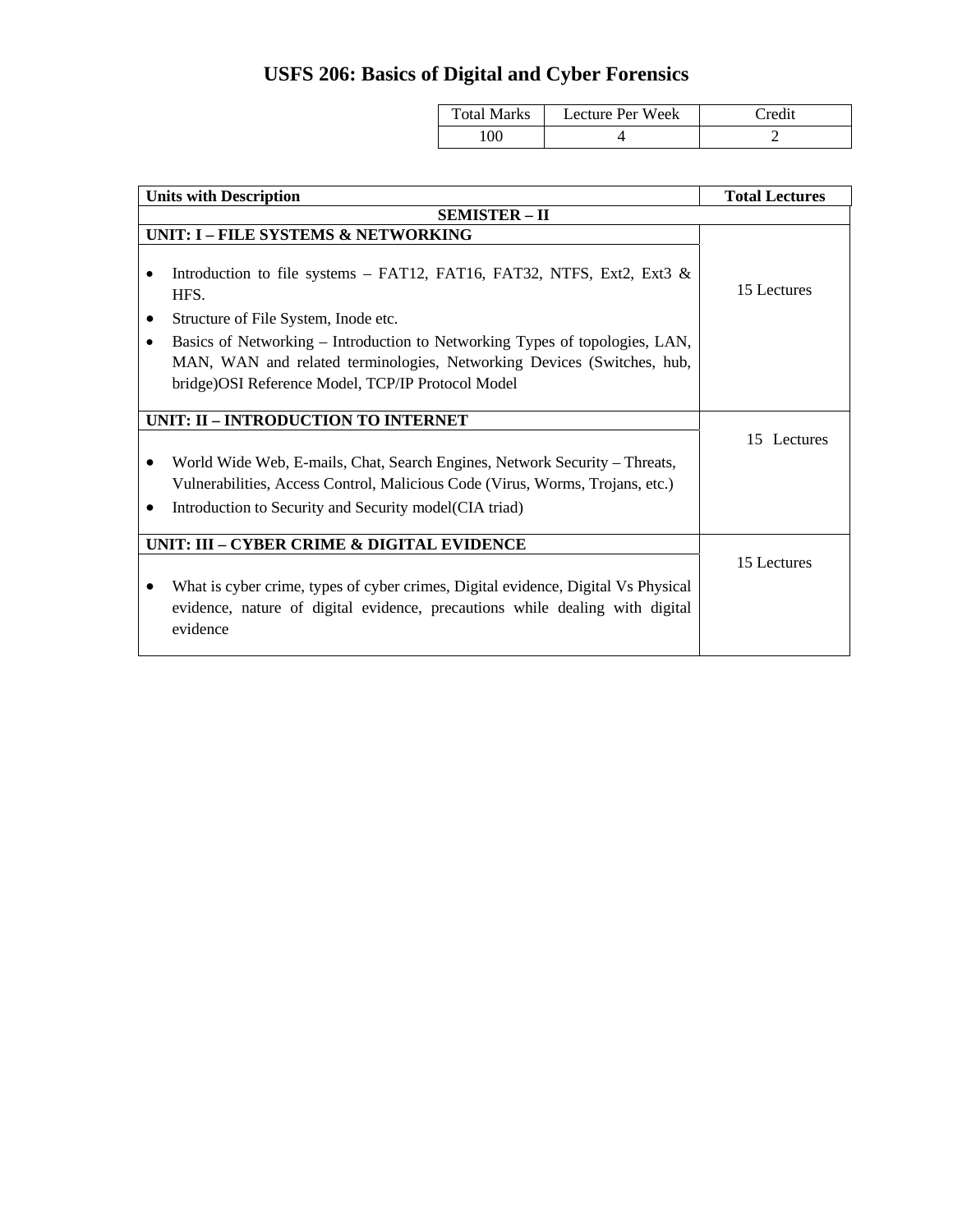# **Practical**

# **USFS 2P1: Forensic Science and Forensic Chemistry**

|                                                                   |                                                 | <b>Total Marks</b> | Period Per week | Credit   |
|-------------------------------------------------------------------|-------------------------------------------------|--------------------|-----------------|----------|
|                                                                   |                                                 |                    | (50Min. Each)   |          |
|                                                                   |                                                 | 100                | 6               | 2        |
|                                                                   | <b>Part A: Basics of Forensic Science</b>       |                    |                 |          |
|                                                                   |                                                 |                    |                 |          |
|                                                                   | <b>Study of Bomb Blast Scene</b>                |                    |                 | $2$ nos. |
| Collection and Packaging of Fire-arm crime scene samples<br>2.    |                                                 |                    | $2$ nos.        |          |
| Collection and Packaging of Hit and run crime scene samples<br>3. |                                                 | $2$ nos.           |                 |          |
| Collection and Packaging of Arson crime scene samples<br>4.       |                                                 | $3$ nos.           |                 |          |
|                                                                   |                                                 |                    |                 |          |
|                                                                   | <b>Part B: Basics of Forensic Chemistry</b>     |                    |                 |          |
|                                                                   | 1. To determine strength given acid             |                    |                 | $2$ nos. |
|                                                                   | Inorganic micro/semi micro qualitative analysis |                    |                 | $2$ nos. |
| 3.                                                                | Identification of organic compound              |                    |                 | $3$ nos. |
|                                                                   |                                                 |                    |                 |          |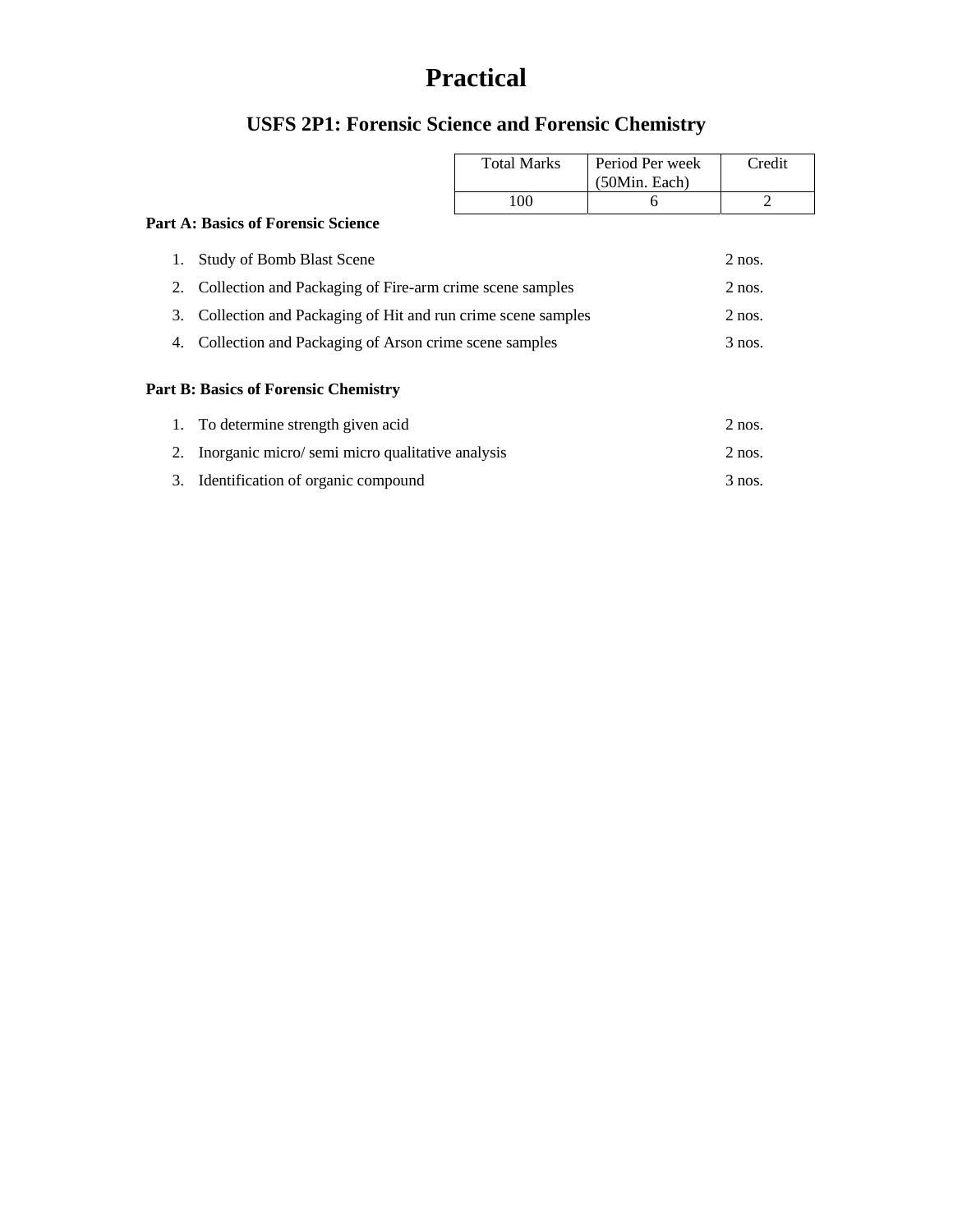# **USFS 2P2: Forensic Physics and Forensic Biology**

| <b>Total Marks</b> | Period Per week<br>(50Min. Each) | Credit |
|--------------------|----------------------------------|--------|
| 100                |                                  |        |

### **Part A: Basics of Forensic Physics**

| 1. Newton's rings                                         | $1$ nos. |
|-----------------------------------------------------------|----------|
| 2. Wedge shaped film                                      | 1 nos.   |
| 3. Frequency of AC mains,                                 | $1$ nos. |
| 4. LDR characteristics                                    | $1$ nos. |
| 5. LCR series resonance                                   | $1$ nos. |
| 6. Bridge rectifier (to study load regulation)            | $1$ nos. |
| 7. Transistor (CE) characteristics                        | $1$ nos. |
| 8. DcMorgan's Theorems                                    | 1 nos.   |
| 9. Ex-or gate, NAND and NOR as universal building blocks. | 1 nos.   |

### **Part B: Basics of Forensic Biology**

|    | 1. Antigen-Antibody reaction (Blood Groupings)                          | $1$ nos. |
|----|-------------------------------------------------------------------------|----------|
| 2. | Study of body fluids                                                    | 1 nos.   |
|    | 3. Radial Immunodiffusion Analysis                                      | $1$ nos. |
|    | 4. Isolation of Chromosomal DNA                                         | $1$ nos. |
| 5. | Restriction digestion of DNA                                            | $1$ nos. |
| 6. | Chromatography- Separation of Amino acids, sugars, lipids using         |          |
|    | Paper chromatography and Thin layer Chromatography. Determine RF values | $2$ nos. |
| 7. | Microtome sectional cutting of plants and animal tissue                 | $2$ nos. |
| 8. | Study of microbial colonies by using PDA Agar culture                   | 1 nos.   |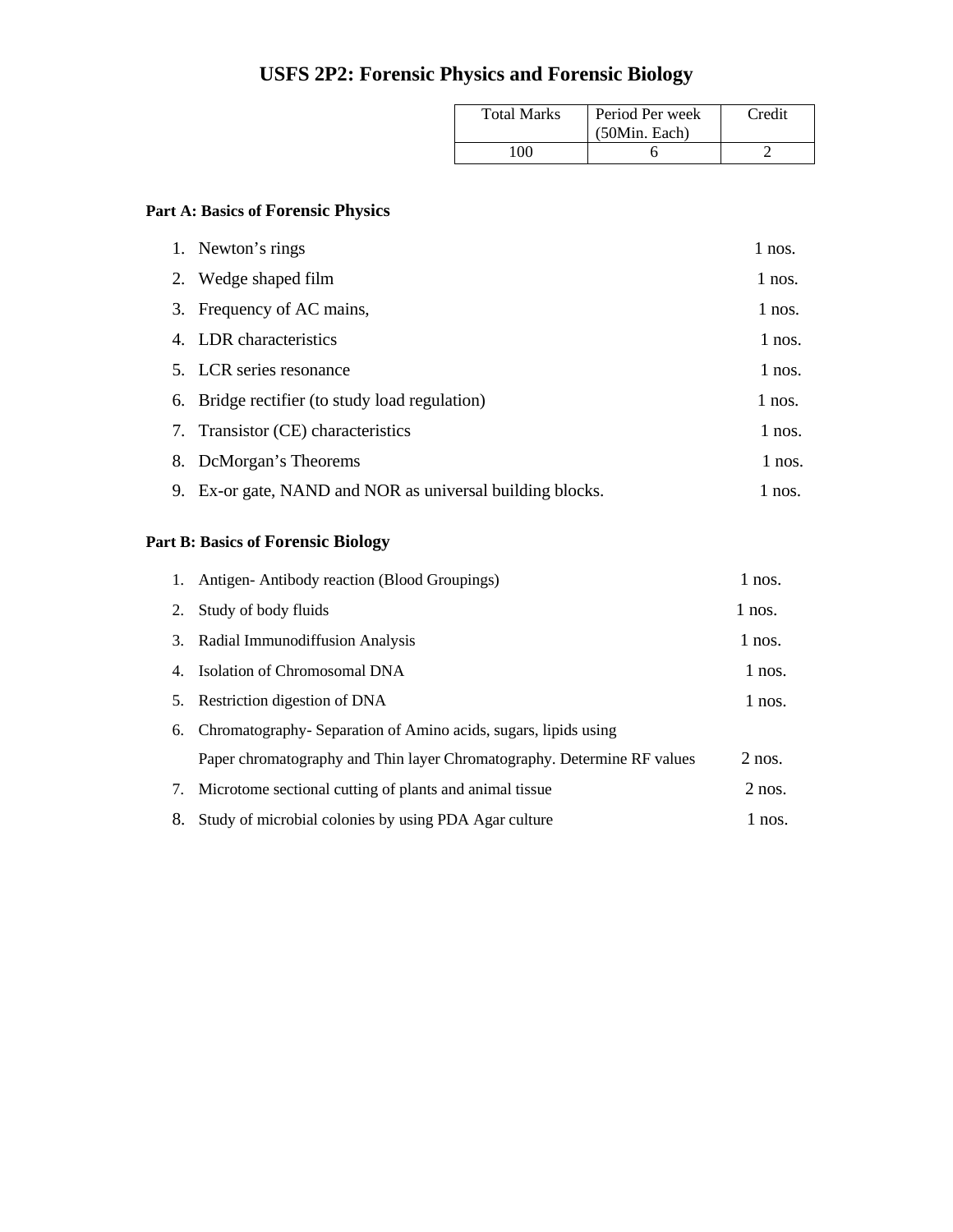## **USFS 2P3: Forensic Psychology and Digital and Cyber Forensics**

| <b>Total Marks</b> | Period Per week<br>(50Min. Each) | Credit |
|--------------------|----------------------------------|--------|
| 100                |                                  |        |

### **Part A: Basics of Forensic Psychology**

1. Conduction of Personality Test.

| a. Eyescenk Personality Inventory     | $2$ nos. |
|---------------------------------------|----------|
| b. Children Personality Questionnaire | $2$ nos. |

- c. Sack's Sentence Completion test. 2 nos.
- 2. Visit to Rehabilitation centre,Mental Hospital/ FSL.

### **Part B: Basics of Digital and Cyber Forensics**

| 1. Working with external storage devices using Windows and linux- Reading $\&$  |          |
|---------------------------------------------------------------------------------|----------|
| Writing data on Floppy, CD, DVD, USB Thumb drive.                               | $2$ nos. |
| 2. Use of Internet – Visiting websites with given URL, searching information    |          |
| using search engine.                                                            | $2$ nos. |
| 3. Use of $E - mail - Creating e - mail ID$ , sending & receiving $e - mail$    |          |
| with attachments.                                                               | $2$ nos. |
| 4. Tracing and analysis of $E - mail - Finding senders IP Address of$           |          |
| received $e$ – mail, tracing route of $e$ – mail received using tools available |          |
| on internet                                                                     | $2$ nos. |
| 5. Networking commands – like ping, IPConfig, etc. in windows and               |          |
| linux (Diagnostics Command)                                                     | $2$ nos. |
| 6. Networking commands – Connectivity Command                                   | $2$ nos. |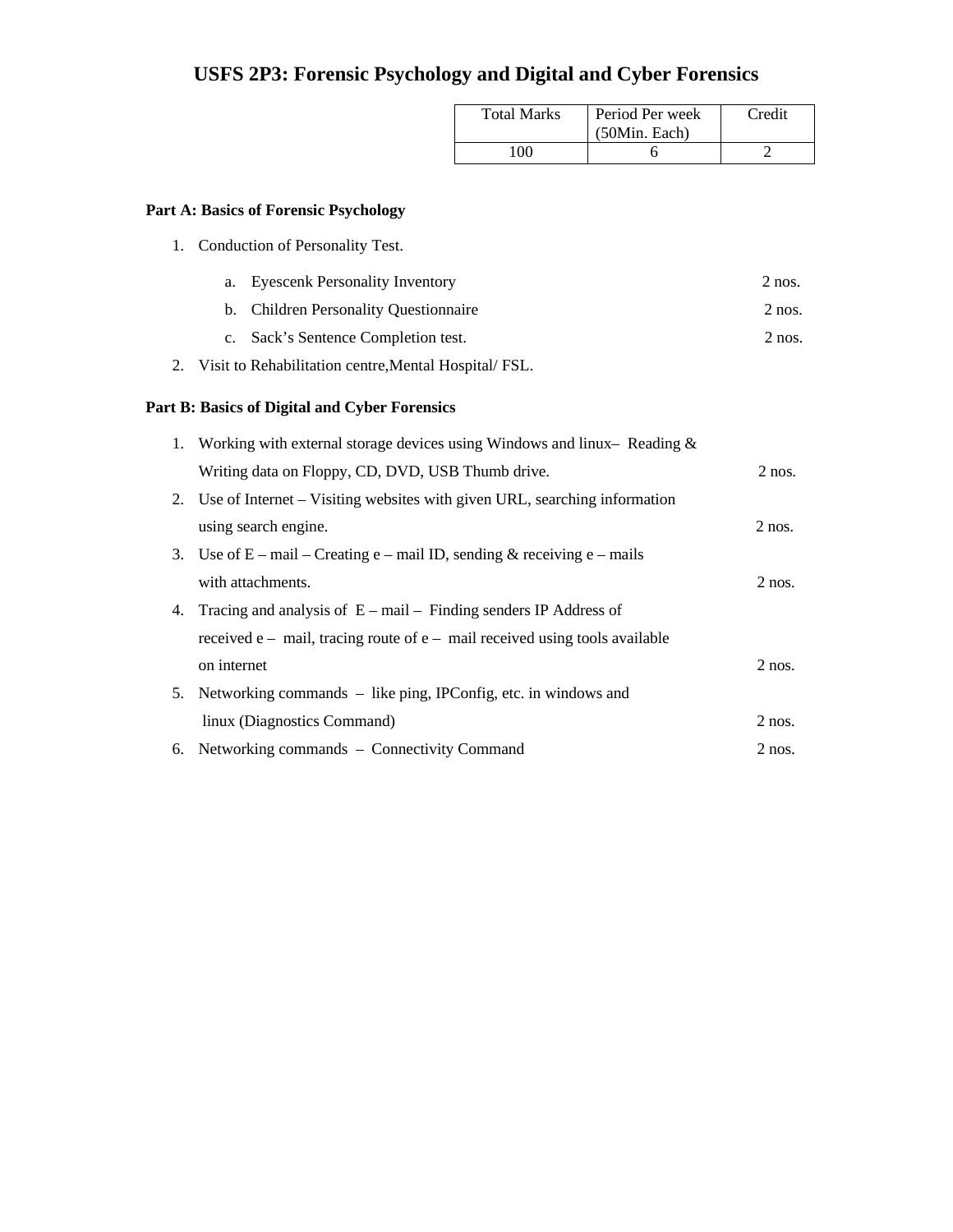### *List of Books*

#### **Paper I: Basics of Forensic Science**

- 1. Introduction to Forensic Science in Crime Investigation By Dr.(Mrs.) Rukmani Krishnamurthy
- 2. Henry Lee's Crime Scene Handbook by Henry C Lee
- 3. Forensic Biology by Shrikant H. Lade
- 4. Crime Scene Processing and Laboratory Work Book by Patric Jones
- 5. Forensic Science: An Introduction to Scientific and Investigative Techniques 3rd ed. by Stuart H. James
- 6. Criminalistics: An Introduction to Forensic Science, 9th ed. By Richard Saferstein
- 7. Compute Crime and Computer Forensic by Dr. R.K. Tiwari
- 8. Criminal Profiling: An Introduction to a Behavioral Evidence Analysis, 3rd ed. By Brent E. Turvey
- 9. Forensic Science in Criminal Investigation and Trial, 4th ed. By B.R. Sharma
- 10. Handbook of Forensic Psychology by Dr. Veerraghavan
- 11. Crime Scene Management with Special Emphasis on National level Crime Cases by Dr. Rukmani Krishnamurthy under publishing
- 12. Text Book of Medical Jurisprudence, Forensic Medicine and Toxicology by Parikh C.K.
- 13. The Identification of Firearms and Forensic ballistics by Barrard and Gerald

#### **Paper II: Basics of Forensic Chemistry**

- 1. Thermodynamics for Chemists by S, Glasstone
- 2. Principles f Physical Chemistry and Puri, Sharma and Pathania
- 3. Advanced Inorganic Chemistry by Madan, Malik and Tuli
- 4. Concise Inorganic Chemistry by J.D. Lee
- 5. Organic Chemistry by Moris and Boyed
- 6. Heterocyclic Chemistry by Gupta and Kumar Vol I and Vol II
- 7. Insecticides with Modes of Action by I. Ishaya and D. Deghilee
- 8. Natural Products by S.V. Bhat
- 9. Instrumental Analysis by Skoog, Holler and Crouch
- 10. Practical Books:
- 11. Physical Chemistry Parcticals by J.B. Yadav
- 12. Qualitative Analysis by Vogel

#### **Paper III: Basics of Forensic Physics**

- 1. Principle of Electronic by V.K. Gupta
- 2. Digital Electronics by Malnino
- 3. Digital Electronics by Flloyd
- 4. Op-amp by Gaikwad
- 5. Engineering Physics by Gaur and Gupta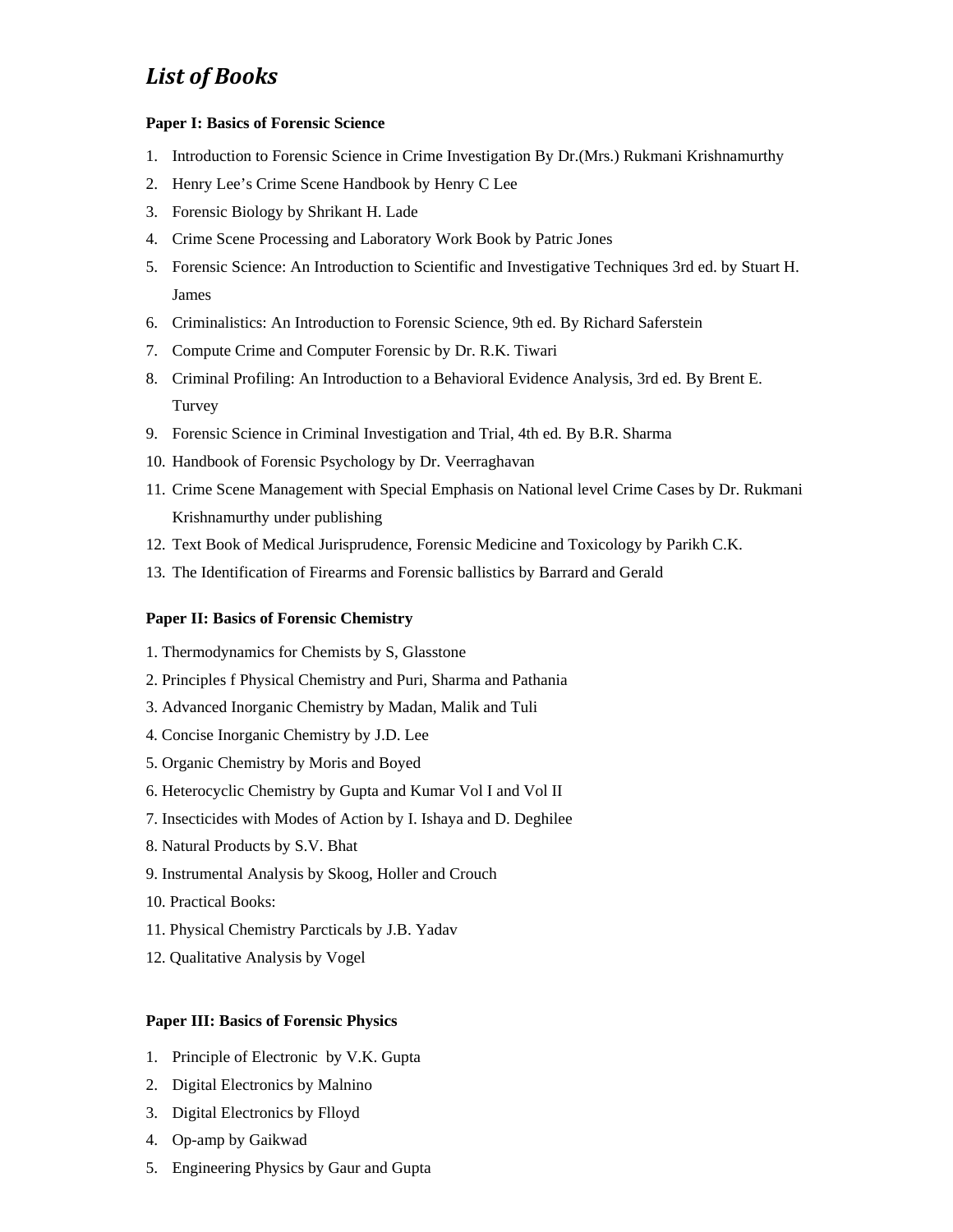#### **Paper IV: Basics of Forensic Biology**

- 1. Principles of Biochemistry by Lehninger
- 2. Harper's Biochemistry by Murray
- 3. Physical Chemistry by Atkins
- 4. Physical Chemistry by Castellan
- 5. Biological Spectroscopy by Lalcowicz
- 6. Analytical Biochemistry by Holme
- 7. Enzyme Kinetics by Plownan
- 8. Enzyme Structure and Mechanism by Ferst
- 9. Biophysical Chemistry by Upadhyay
- 10. Biochemistry by Satyanarayamn
- 11. Microbiology by Pelczar
- 12. Microbiology by Devis
- 13. General Microbiology by Powar- Daginawala
- 14. Cell Biology by Powar
- 15. Principles of genetics by Gardner
- 16. DNA Cloning by Glover
- 17. Molecular Cloning by Maniatis
- 18. Fundamental Immunology by Paul
- 19. Essential Immunology by Roitt
- 20. Molecular Biology of Gene by Watson
- 21. Transgenic animals by Grosveld
- 22. Transgenic Plants by Hiatt
- 23. Industrial Microbiology by Casida
- 24. Nucleic acid and protein sequence analysis- A practical approach by Bishop
- 25. Gymnosperms by Chamberlein
- 26. Flora of Bentham by R. Hooker
- 27. Genes and Evolution by Jha
- 28. Plant Anatomy by Faha
- 29. Ecology by Odum

### **Paper V: Basics of Forensic Psychology**

- 1. General Psychology by Cicarelli
- 2. General Psychology by Vipan Kumar
- 3. Cognitive Psychology by Galloti
- 4. Mannuals of Respective Test
- 5. Psychological testing by Anastasi
- 6. Abnormal Psychology by Barlow and Durand.
- 7. Psychology and Work, by Schultz D  $(2006)$ ,  $8<sup>th</sup>$  edi.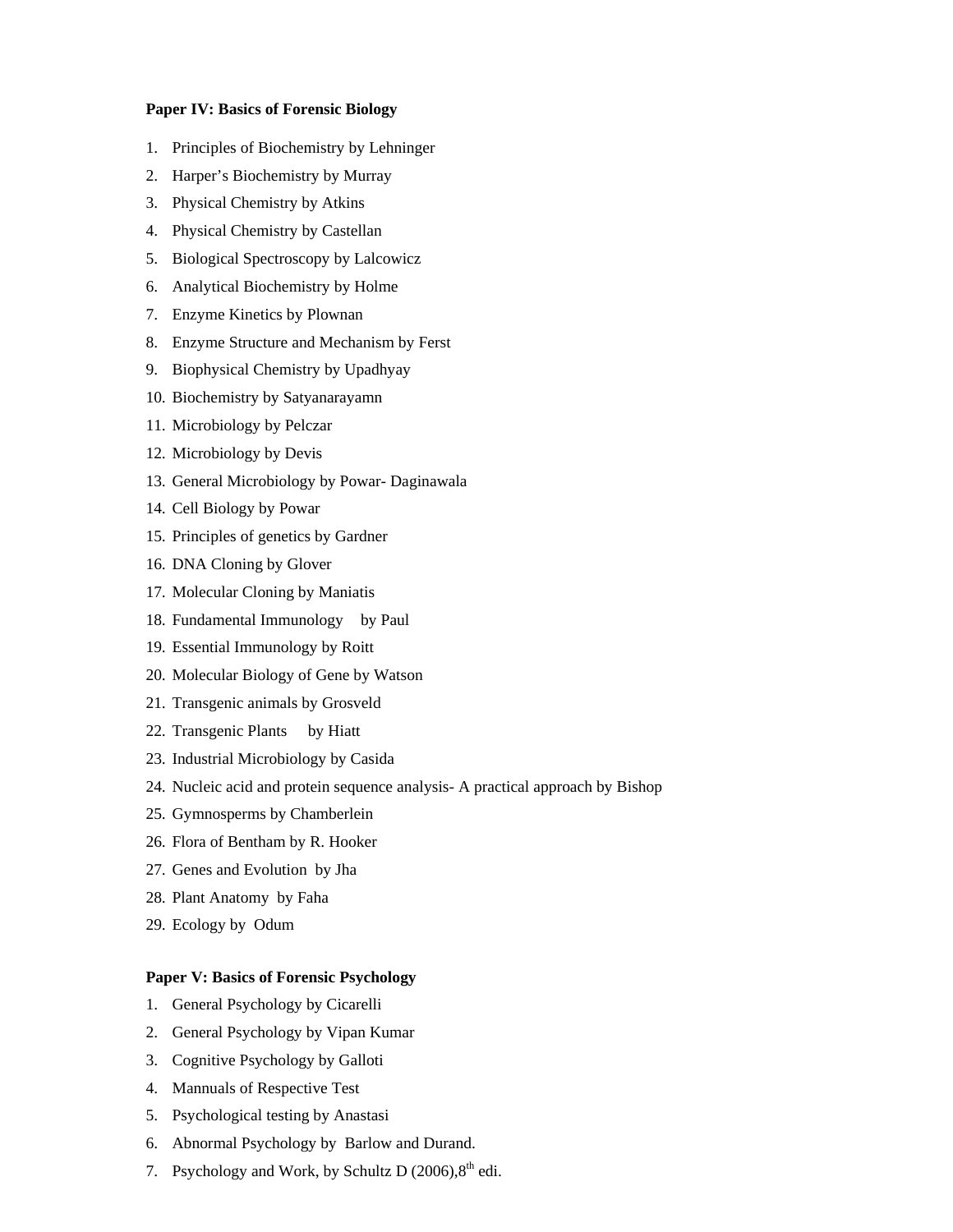- 8. Experimental Psychology, Solso .R.L.(2008)
- 9. Social Psychology, Barron and Barron.
- 10. Behavior Modification, Martin Garry,  $(2002)$ ,  $7<sup>th</sup>$  edi.
- 11. Introduction to Psychology, Morgan, King, Weiss and Schopler, VII edition, (1989) McGraw Hill, India.
- 12. Abnormal psychology & modern life,Carson RC & Butcher JN (10th Ed) Harper-Collins NY
- 13. The Counseling process Patterson, Lewis E. ; & Welfel, Elizabeth Reynold [2000] Hilgard,
- 14. Introduction to Psychology, Atkinson and Atkinson, (1975) Oxford IBH Publishing Co. Pvt. Ltd.
- 15. Introduction to Forensic Science in Crime Investigation By Dr.(Mrs.) Rukmani Krishnamurthy

### **Paper VI: Basics of Digital and Cyber Forensics**

- 1. Introduction to Forensic Science in Crime Investigation By Dr.(Mrs.) Rukmani Krishnamurthy
- 2. Cyber Law in India by Farooq Ahmad- Pioneer Books
- 3. Information Technology Law and Practice by Vakul Sharma- Universal Law Publishing Co. Pvt. Ltd.
- 4. The Indian Cyber Law by Suresh T. Vishwanathan- Bharat Law House New Delhi
- 5. Guide to Cyber and E- Commerce Laws by P.M. Bukshi and R.K. Suri- Bharat Law House, New Delhi
- 6. Guide to Cyber Laws by Rodney D. Ryder- Wadhwa and Compney, Nagpur
- 7. The Information technology Act, 2000- Bare Act- Professional Book Publishers, New Delhi.
- 8. Computer Forensics: Principles and Practices by Linda Volonino, Reynaldo Anzaldua and Jana Godwin -Pearson Prentice-Hall 2007.
- 9. First Responder's Gude to Computer Forensics by Richard Nolan et al.- Carnegi Mellon, 2005.
- 10. Digital Evidence and Computer Crime, 2<sup>nd</sup> ed. By Eoghan Casey-Acdemic Press, 2004.
- 11. The Regulation of Cyberspace by Andrew Murray, 2006- Routledge –Cavendish.
- 12. Scene of the Cybercrime: Computer Forensics Handbook by Syngress.
- 13. Security and Incident Response by Keith J. Jones, Richard Bejtlich and Curtis W. Rose
- 14. List of Websites for more information is available on : Http://www.garykessler.net.library/forensicsurl.html
- 15. Operating system by Willam Stalling
- 16. Computer Networking by Tanenbaum
- 17. Computer Security Basics By Rick Lehtinen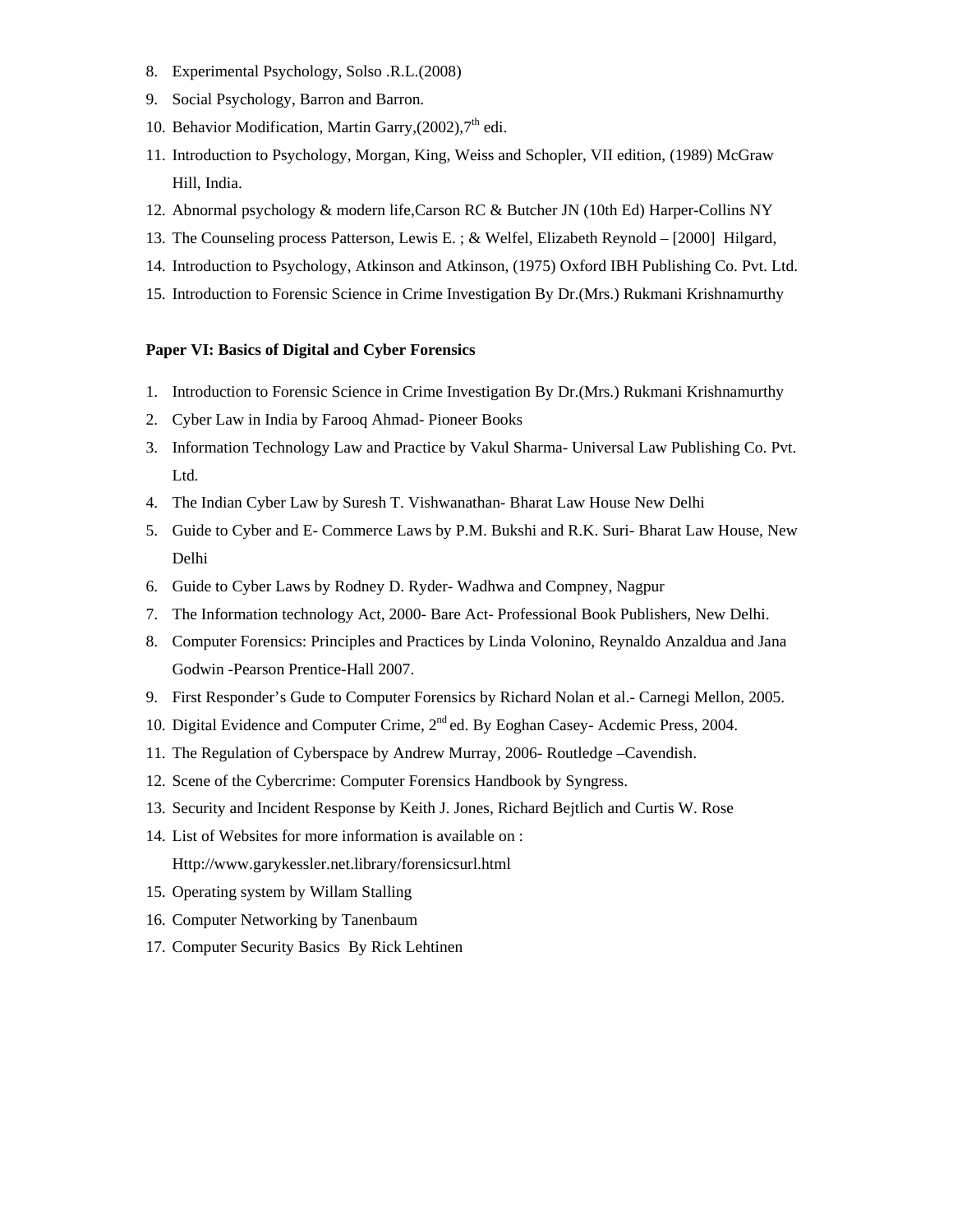| Particular                              | <b>First Year</b> | <b>Second Year</b> | <b>Third Year</b> |  |  |  |  |  |  |  |
|-----------------------------------------|-------------------|--------------------|-------------------|--|--|--|--|--|--|--|
|                                         |                   | Fees in Rs.        |                   |  |  |  |  |  |  |  |
| <b>Tuition Fees</b>                     | 800               | 800                | 800               |  |  |  |  |  |  |  |
| <b>Library Fees</b>                     | 200               | 200                | 200               |  |  |  |  |  |  |  |
| Gymkhana Fees                           | 200               | 200                | 200               |  |  |  |  |  |  |  |
| Other Fees / Extracurricular Activities | 250               | 250                | 250               |  |  |  |  |  |  |  |
| Disaster relief fund                    | 10                | 10                 | 10                |  |  |  |  |  |  |  |
| E-suvidha                               | 50                | 50                 | 50                |  |  |  |  |  |  |  |
| <b>Examination Fees</b>                 | 600               | 600                | 600               |  |  |  |  |  |  |  |
| <b>Enrollment Fees</b>                  | 220               | $- - - -$          | $---$             |  |  |  |  |  |  |  |
| Admission processing                    | 300               | 300                | 300               |  |  |  |  |  |  |  |
| Document verification fees              | 400               | 400                | 400               |  |  |  |  |  |  |  |
| <b>Utility Fees</b>                     | 250               | 250                | 250               |  |  |  |  |  |  |  |
| <b>Magazine Fees</b>                    | 100               | 100                | 100               |  |  |  |  |  |  |  |
| ID. Card and Library Card               | 40                | 40                 | 40                |  |  |  |  |  |  |  |
| <b>Group Insurance</b>                  | 20                | 20                 | 20                |  |  |  |  |  |  |  |
| <b>Student Welfare Fund</b>             | 50                | 50                 | 50                |  |  |  |  |  |  |  |
| Development fund                        | 500               | 500                | 500               |  |  |  |  |  |  |  |
| <b>Vice Chancellors Fund</b>            | 20                | 20                 | 20                |  |  |  |  |  |  |  |
| UNI sports and Cultural Activities      | 30                | 30                 | 30                |  |  |  |  |  |  |  |
| E- Charges                              | 20                | 20                 | 20                |  |  |  |  |  |  |  |
| Project Fees                            |                   |                    | 500               |  |  |  |  |  |  |  |
| <b>Laboratory Fees</b>                  | 800               | 800                | 800               |  |  |  |  |  |  |  |
| <b>Sub Total</b>                        | 4860              | 4640               | 5140              |  |  |  |  |  |  |  |
| <b>Refundable Fees</b>                  |                   |                    |                   |  |  |  |  |  |  |  |
| <b>Caution Money</b>                    | 150               | $---$              | ---               |  |  |  |  |  |  |  |
| <b>Library Deposit</b>                  | 250               | $---$              | ---               |  |  |  |  |  |  |  |
| <b>Laboratory Deposit</b>               | 800               | $---$              | ---               |  |  |  |  |  |  |  |
| Sub Total                               | 1200              | ---                | $---$             |  |  |  |  |  |  |  |
| <b>Total amount payable</b>             | 6060              | 4640               | 5140              |  |  |  |  |  |  |  |

## **R 8192: Fees Structure:-** As per the State Government Rules

### **Wherever Applicable**

| Admin Form_Pros+Inform Brouchere                                                           | 100 | 100 | 100 |
|--------------------------------------------------------------------------------------------|-----|-----|-----|
| <b>Transfer Certificate</b>                                                                | 100 | 100 | 100 |
| <b>Bonafied Certificate</b>                                                                | 20  | 20  | 20  |
| No Objection Certificate                                                                   | 20  | 20  | 20  |
| <b>Computer Practical fees</b>                                                             | 600 | 600 | 600 |
| Alumni Association Fees (to be<br>collected from the student at the time of<br>addmission) | 25  | 25  | 25  |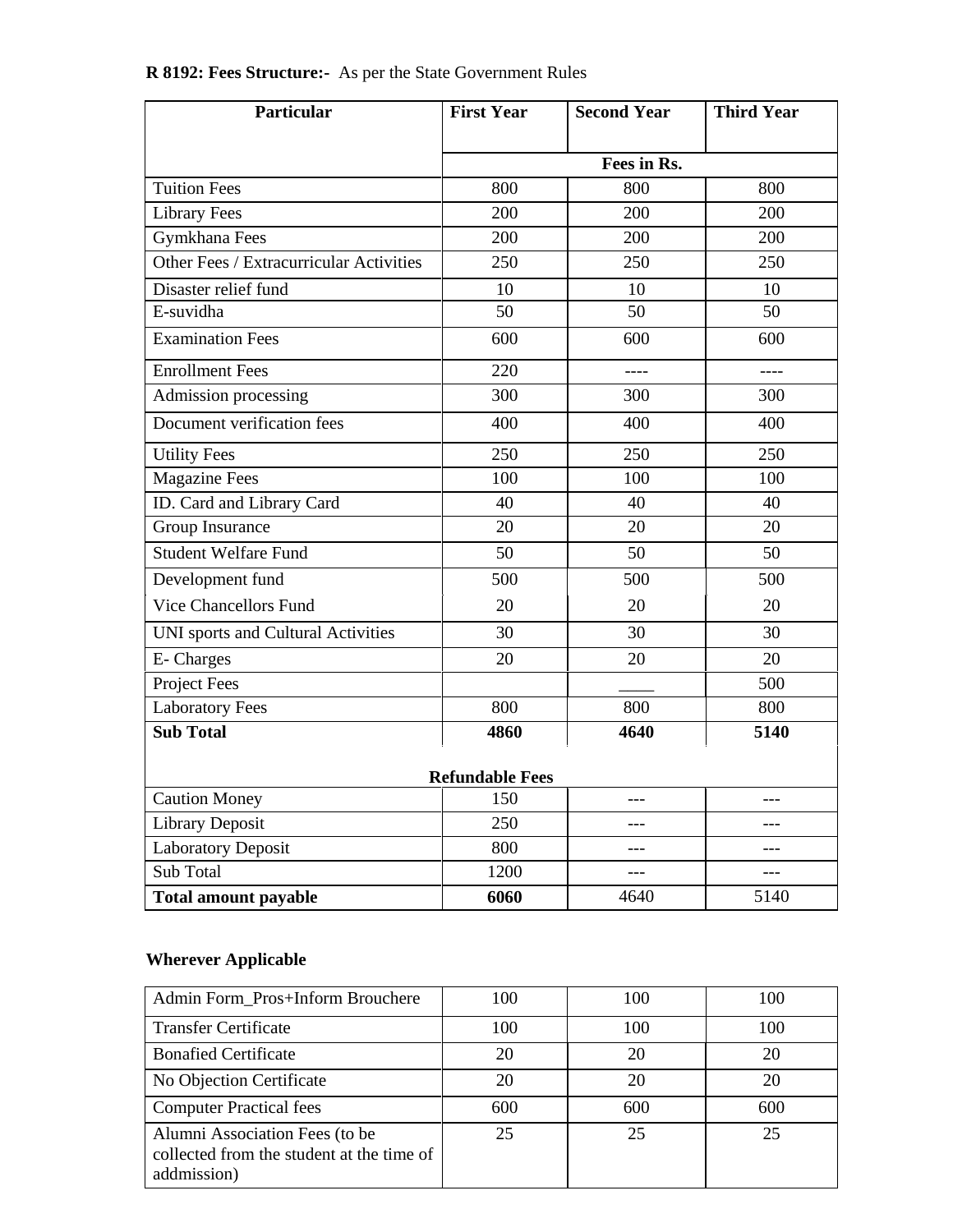### **Performance Assessment**

The performance of the learners shall be evaluated into two parts. The learner's performance shall be assessed by Internal Assessment with 40 Marks and external assessment with 60 Marks by conducting semester end examination. The allocation of marks for the Internal Assessment and external assessment are as shown below:-

### **Theory Examination**

### **( a ) Internal assessment : 40 Marks.**

| Sr. No                | Evaluation type                                                                                                                                                     | Marks |
|-----------------------|---------------------------------------------------------------------------------------------------------------------------------------------------------------------|-------|
|                       | Two Assignments/Case study/Project                                                                                                                                  | 20    |
| $\mathcal{D}_{\cdot}$ | One class Test/Tutorial                                                                                                                                             | 10    |
| 3                     | Active participation in routine class instructional<br>deliveries (case studies/seminars//presentation)                                                             | 05    |
| 4                     | Overall conduct as a responsible student, manners, skill<br>in articulation, leadership qualities demonstrated<br>through organizing co-curricular activities, etc. |       |

### **( b ) External assessment : 60 Marks.**

- i) **Duration** Theses examinations shall be of **2 Hours** duration.
- ii) **Theory Question Paper Pattern**:-
- There shall be four questions each of 15 marks. Question No. one will be based on First Unit, Question No. two will be based on Second Unit, Question No. Three will be based on Third Unit and Question No. Four will be based on First, Second and Third Unit.
- All questions shall be compulsory with internal choice within the questions. (Each question will be of 20 to 23 marks with options.)

• Question may be subdivided into sub-questions a, b, c… and the allocation of marks

### **Practical Examination**

depend on the weightage of the topic.

### **( a ) Internal Assessment : 40 Marks**

| Sr <sub>No</sub> | Evaluation type                          | Part A | Part B | Marks |
|------------------|------------------------------------------|--------|--------|-------|
|                  | One/Two best practicals depending on the | 10     | 10     |       |
|                  | practical group.                         |        |        |       |
|                  | Journal                                  | 05     | 05     |       |
|                  | Viva                                     | 05     | 05     |       |

### **( b ) External Assessment : 60 Marks**

| Sr <sub>No</sub> | Evaluation type | Part A | Part B | <b>Marks</b> |
|------------------|-----------------|--------|--------|--------------|
|                  | Long Experiment |        |        | 30           |
|                  | One/Two Short   |        |        | 20           |
|                  | experiment      |        |        |              |
|                  | Viva            |        |        |              |